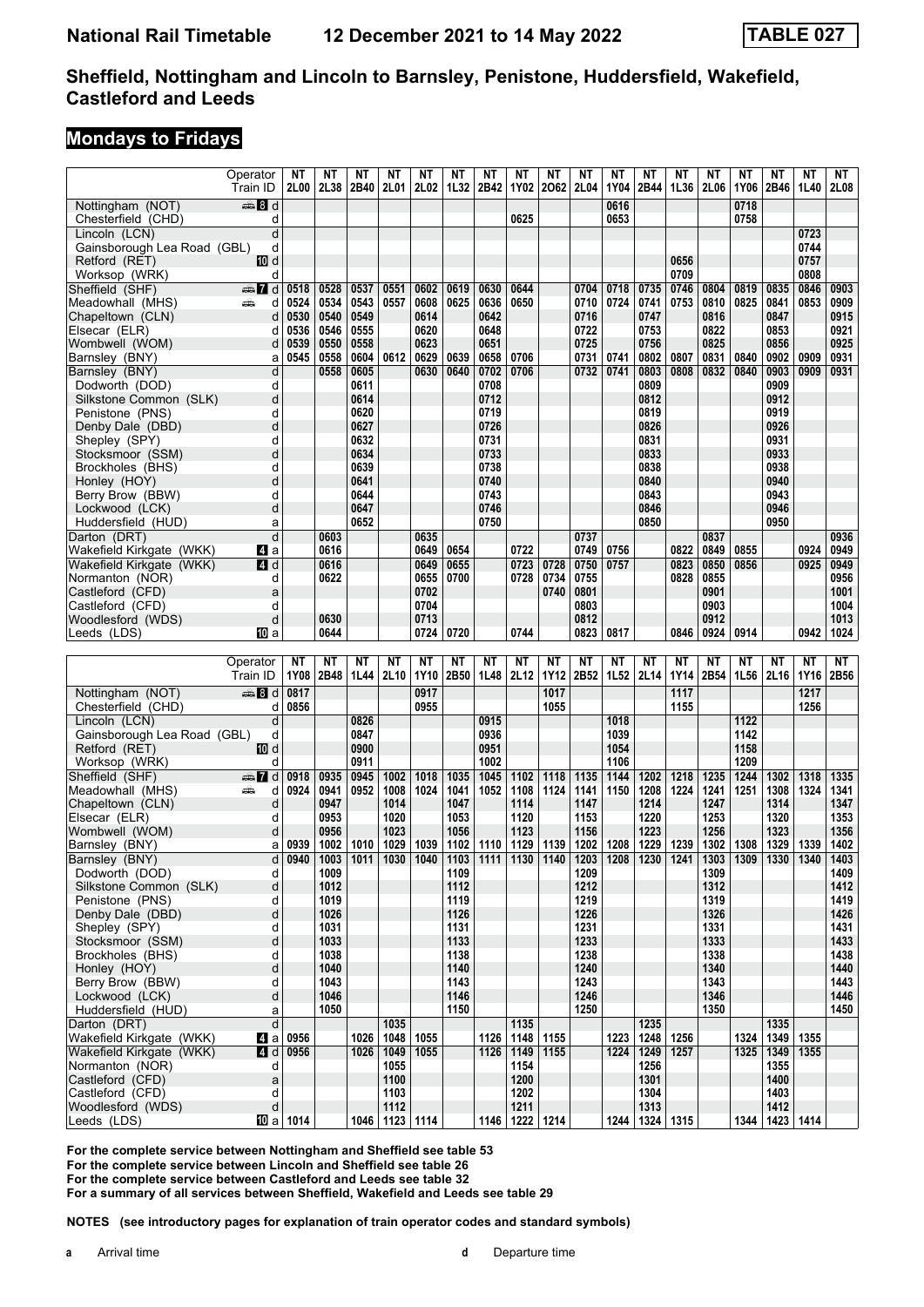# **Mondays to Fridays**

|                                       | Operator             | ΝT   | ΝT           | ΝT         | ΝT           | NΤ         | NΤ                | ΝT   | ΝT           | ΝT         | NΤ           | NΤ           | ΝT                        | NΤ           | NΤ           | ΝT                               | ΝT   | ΝT           | NΤ           |
|---------------------------------------|----------------------|------|--------------|------------|--------------|------------|-------------------|------|--------------|------------|--------------|--------------|---------------------------|--------------|--------------|----------------------------------|------|--------------|--------------|
|                                       | Train ID             | 1L60 | 2L18         | 1Y18       | 2B58         | 1L64       | 2L20              | 1Y20 | 2B60         | 1L68       | 2080         | 2L22         | <b>1Y22</b>               | 2B62         | 1L72         | 2L24                             | 1Y24 | 2B64         | 1L76         |
| Nottingham (NOT)                      | en 8 d               |      |              | 1317       |              |            |                   | 1417 |              |            |              |              | 1517                      |              |              |                                  | 1617 |              |              |
| Chesterfield (CHD)                    | d                    |      |              | 1356       |              |            |                   | 1456 |              |            |              |              | 1556                      |              |              |                                  | 1655 |              |              |
| Lincoln (LCN)                         | d                    | 1215 |              |            |              | 1328       |                   |      |              | 1415       |              |              |                           |              | 1522         |                                  |      |              | 1617         |
| Gainsborough Lea Road (GBL)           | d                    | 1236 |              |            |              | 1349       |                   |      |              | 1436       |              |              |                           |              | 1542         |                                  |      |              | 1638         |
| Retford (RET)                         | 10 d                 | 1251 |              |            |              | 1403       |                   |      |              | 1451       |              |              |                           |              | 1557         |                                  |      |              | 1653         |
| Worksop (WRK)                         | d                    | 1302 |              |            |              | 1414       |                   |      |              | 1502       |              |              |                           |              | 1608         |                                  |      |              | 1704         |
| Sheffield (SHF)                       | $\oplus$ 7 d         | 1343 | 1402         | 1418       | 1435         | 1449       | 1502              | 1518 | 1535         | 1546       |              | 1602         | 1618                      | 1635         | 1644         | 1702                             | 1718 | 1734         | 1744         |
| Meadowhall (MHS)                      | مناقبته<br>d         | 1351 | 1408         | 1424       | 1441         | 1455       | 1508              | 1524 | 1541         | 1553       |              | 1608         | 1624                      | 1641         | 1650         | 1708                             | 1724 | 1740         | 1750         |
| Chapeltown (CLN)                      | d                    |      | 1414         |            | 1447         |            | 1514              |      | 1547         |            |              | 1614         |                           | 1647         |              | 1714                             |      | 1746         |              |
| Elsecar (ELR)                         | d                    |      | 1420<br>1423 |            | 1453         |            | 1520<br>1523      |      | 1553         |            |              | 1620         |                           | 1653         |              | 1720                             |      | 1752         |              |
| Wombwell (WOM)<br>Barnsley (BNY)      | d<br>a               | 1408 | 1429         | 1439       | 1456<br>1502 | 1509       | 1529              | 1539 | 1556<br>1602 | 1608       |              | 1623<br>1629 | 1639                      | 1657<br>1703 | 1708         | 1723<br>1729                     | 1739 | 1755<br>1801 | 1808         |
| Barnsley (BNY)                        | d                    | 1409 | 1430         | 1439       | 1503         | 1509       | 1530              | 1540 | 1603         | 1608       |              | 1630         | 1640                      | 1703         | 1708         | 1730                             | 1740 | 1802         | 1808         |
| Dodworth (DOD)                        | d                    |      |              |            | 1509         |            |                   |      | 1609         |            |              |              |                           | 1709         |              |                                  |      | 1808         |              |
| Silkstone Common (SLK)                | d                    |      |              |            | 1512         |            |                   |      | 1612         |            |              |              |                           | 1713         |              |                                  |      | 1811         |              |
| Penistone (PNS)                       | d                    |      |              |            | 1519         |            |                   |      | 1619         |            |              |              |                           | 1720         |              |                                  |      | 1821         |              |
| Denby Dale (DBD)                      | d                    |      |              |            | 1526         |            |                   |      | 1626         |            |              |              |                           | 1727         |              |                                  |      | 1828         |              |
| Shepley (SPY)                         | d                    |      |              |            | 1531         |            |                   |      | 1631         |            |              |              |                           | 1731         |              |                                  |      | 1833         |              |
| Stocksmoor (SSM)                      | d                    |      |              |            | 1533         |            |                   |      | 1633         |            |              |              |                           | 1734         |              |                                  |      | 1835         |              |
| Brockholes (BHS)                      | d                    |      |              |            | 1538         |            |                   |      | 1638         |            |              |              |                           | 1738         |              |                                  |      | 1840         |              |
| Honley (HOY)                          | d                    |      |              |            | 1540         |            |                   |      | 1640         |            |              |              |                           | 1741         |              |                                  |      | 1842         |              |
| Berry Brow (BBW)                      | d                    |      |              |            | 1543         |            |                   |      | 1643         |            |              |              |                           | 1744         |              |                                  |      | 1845         |              |
| Lockwood (LCK)                        | d                    |      |              |            | 1546         |            |                   |      | 1646         |            |              |              |                           | 1746         |              |                                  |      | 1848         |              |
| Huddersfield (HUD)                    | a                    |      |              |            | 1550         |            |                   |      | 1650         |            |              |              |                           | 1751         |              |                                  |      | 1852         |              |
| Darton (DRT)                          | d                    |      | 1435         |            |              |            | 1535              |      |              |            |              | 1635         |                           |              |              | 1735                             |      |              |              |
| Wakefield Kirkgate (WKK)              | 41 a                 | 1424 | 1448         | 1454       |              | 1524       | 1548              | 1555 |              | 1623       |              | 1648         | 1655                      |              | 1724         | 1748                             | 1755 |              | 1823         |
| Wakefield Kirkgate (WKK)              | $\blacksquare$ d     | 1424 | 1449         | 1455       |              | 1524       | 1549              | 1555 |              | 1624       | 1628         | 1649         | 1655                      |              | 1724         | 1749                             | 1755 |              | 1825         |
| Normanton (NOR)                       | d                    |      | 1454         |            |              |            | 1555              |      |              |            | 1633         | 1655         |                           |              |              | 1756                             |      |              |              |
| Castleford (CFD)                      | a                    |      | 1500         |            |              |            | 1600              |      |              |            | 1640         | 1700         |                           |              |              | 1801                             |      |              |              |
| Castleford (CFD)<br>Woodlesford (WDS) | d<br>d               |      | 1502<br>1512 |            |              |            | 1603<br>1613      |      |              |            |              | 1703<br>1712 |                           |              |              | 1804<br>1813                     |      |              |              |
| Leeds (LDS)                           | 凹 a                  | 1444 | 1523         | 1514       |              | 1544       | 1624              | 1616 |              | 1644       |              | 1723         | 1715                      |              | 1744         | 1824                             | 1814 |              | 1844         |
|                                       |                      |      |              |            |              |            |                   |      |              |            |              |              |                           |              |              |                                  |      |              |              |
|                                       |                      |      |              |            |              |            |                   |      |              |            |              |              |                           |              |              |                                  |      |              |              |
|                                       |                      | NΤ   |              |            |              |            | NΤ                | NΤ   | <b>NT</b>    |            |              | ΝT           |                           |              |              |                                  | NΤ   | NΤ           |              |
|                                       | Operator<br>Train ID | 2084 | ΝT<br>2L26   | ΝT<br>1Y26 | ΝT<br>2B66   | NΤ<br>1L80 | 2L28              | 1Y28 | 2B68         | ΝT<br>1L84 | ΝT<br>2L30   | 1Y30         | ΝT<br>2B70                | ΝT<br>1L88   | ΝT<br>2L32   | ΝT<br>1Y32                       | 1Y34 | 2L34         | NT<br>2B74   |
|                                       |                      |      |              |            |              |            |                   |      |              |            |              |              |                           |              |              |                                  |      |              |              |
| Nottingham (NOT)                      | $\clubsuit 8$ d<br>d |      |              | 1717       |              |            |                   | 1817 |              |            |              | 1917         |                           |              |              | 2017                             | 2112 |              |              |
| Chesterfield (CHD)<br>Lincoln (LCN)   | d                    |      |              | 1755       |              | 1723       |                   | 1857 |              | 1823       |              | 1956         |                           | 1926         |              | 2055                             | 2155 |              |              |
| Gainsborough Lea Road (GBL)           | d                    |      |              |            |              | 1746       |                   |      |              | 1843       |              |              |                           | 1948         |              |                                  |      |              |              |
| Retford (RET)                         | 10 d                 |      |              |            |              | 1759       |                   |      |              | 1856       |              |              |                           | 2001         |              |                                  |      |              |              |
| Worksop (WRK)                         | d                    |      |              |            |              | 1811       |                   |      |              | 1907       |              |              |                           | 2012         |              |                                  |      |              |              |
| Sheffield (SHF)                       | $\frac{1}{2}$ d      |      | 1802         | 1818       | 1834         | 1848       | 1902              | 1918 | 1935         | 1945       | 2002         | 2018         | 2035                      | 2045         | 2102         | 2118                             | 2218 | 2231         | 2238         |
| Meadowhall (MHS)                      | پتنبه<br>d           |      | 1808         | 1824       | 1840         | 1854       | 1908              | 1924 | 1941         | 1951       | 2008         | 2024         | 2041                      | 2051         | 2108         | 2124                             | 2224 | 2237         | 2244         |
| Chapeltown (CLN)                      | d                    |      | 1814         |            | 1846         |            | 1914              |      | 1947         |            | 2014         |              | 2047                      |              | 2114         |                                  |      | 2243         | 2251         |
| Elsecar (ELR)                         | d                    |      | 1820         |            | 1852         |            | 1920              |      | 1953         |            | 2020         |              | 2053                      |              | 2120         |                                  |      | 2249         | 2257         |
| Wombwell (WOM)                        | d                    |      | 1823         |            | 1855         |            | 1923              |      | 1956         |            | 2023         |              | 2056                      |              | 2123         |                                  |      | 2252         | 2300         |
| Barnsley (BNY)                        | а                    |      | 1829         | 1838       | 1901         | 1911       | 1929              | 1939 |              | 2002 2010  | 2029         | 2039         | 2102 2108                 |              | 2129         | 2139                             | 2239 | 2258         | 2306         |
| Barnsley (BNY)                        | d                    |      | 1830         |            | 1839   1902  | 1912       | 1930              | 1940 | 2003         |            | $2011$ 2030  |              | 2040   2103   2109   2130 |              |              | 2140                             | 2240 | 2259         | 2307         |
| Dodworth (DOD)                        | d                    |      |              |            | 1908         |            |                   |      | 2009         |            |              |              | 2109                      |              |              |                                  |      |              | 2313         |
| Silkstone Common (SLK)                | d                    |      |              |            | 1911         |            |                   |      | 2012         |            |              |              | 2112                      |              |              |                                  |      |              | 2317         |
| Penistone (PNS)                       | d<br>d               |      |              |            | 1918         |            |                   |      | 2019         |            |              |              | 2119                      |              |              |                                  |      |              | 2324         |
| Denby Dale (DBD)<br>Shepley (SPY)     | d                    |      |              |            | 1925<br>1930 |            |                   |      | 2026<br>2031 |            |              |              | 2126<br>2131              |              |              |                                  |      |              | 2331<br>2335 |
| Stocksmoor (SSM)                      | d                    |      |              |            | 1932         |            |                   |      | 2033         |            |              |              | 2133                      |              |              |                                  |      |              | 2338         |
| Brockholes (BHS)                      | d                    |      |              |            | 1937         |            |                   |      | 2038         |            |              |              | 2138                      |              |              |                                  |      |              | 2342         |
| Honley (HOY)                          | d                    |      |              |            | 1939         |            |                   |      | 2040         |            |              |              | 2140                      |              |              |                                  |      |              | 2345         |
| Berry Brow (BBW)                      | d                    |      |              |            | 1942         |            |                   |      | 2043         |            |              |              | 2143                      |              |              |                                  |      |              | 2348         |
| Lockwood (LCK)                        | d                    |      |              |            | 1945         |            |                   |      | 2046         |            |              |              | 2146                      |              |              |                                  |      |              | 2350         |
| Huddersfield (HUD)                    | a                    |      |              |            | 1949         |            |                   |      | 2050         |            |              |              | 2150                      |              |              |                                  |      |              | 2355         |
| Darton (DRT)                          | d                    |      | 1835         |            |              |            | 1935              |      |              |            | 2035         |              |                           |              | 2135         |                                  |      | 2304         |              |
| Wakefield Kirkgate (WKK)              | 41 a                 |      | 1848         | 1855       |              | 1927       | 1948              | 1955 |              | 2026       | 2048         | 2055         |                           |              |              | 2124   2148   2155   2255   2318 |      |              |              |
| Wakefield Kirkgate (WKK)              | 4d                   | 1828 | 1849         | 1856       |              | 1927       | 1949              | 1955 |              | 2026       | 2049         | 2056         |                           |              |              | 2124 2149 2155                   | 2255 | 2318         |              |
| Normanton (NOR)                       | d                    | 1834 | 1855         |            |              |            | 1955              |      |              |            | 2055         |              |                           |              | 2156         |                                  |      | 2323         |              |
| Castleford (CFD)                      | a<br>d               | 1840 | 1900<br>1903 |            |              |            | 2000<br>2004      |      |              |            | 2100         |              |                           |              | 2201<br>2204 |                                  |      | 2332<br>2335 |              |
| Castleford (CFD)<br>Woodlesford (WDS) | d                    |      | 1912         | 1923 1917  |              |            | 2013<br>2024 2014 |      |              |            | 2103<br>2112 |              |                           |              | 2213         | 2144   2225   2214   2316   2356 |      | 2344         |              |

**NOTES (see introductory pages for explanation of train operator codes and standard symbols)**

**a** Arrival time<br>**d** Departure t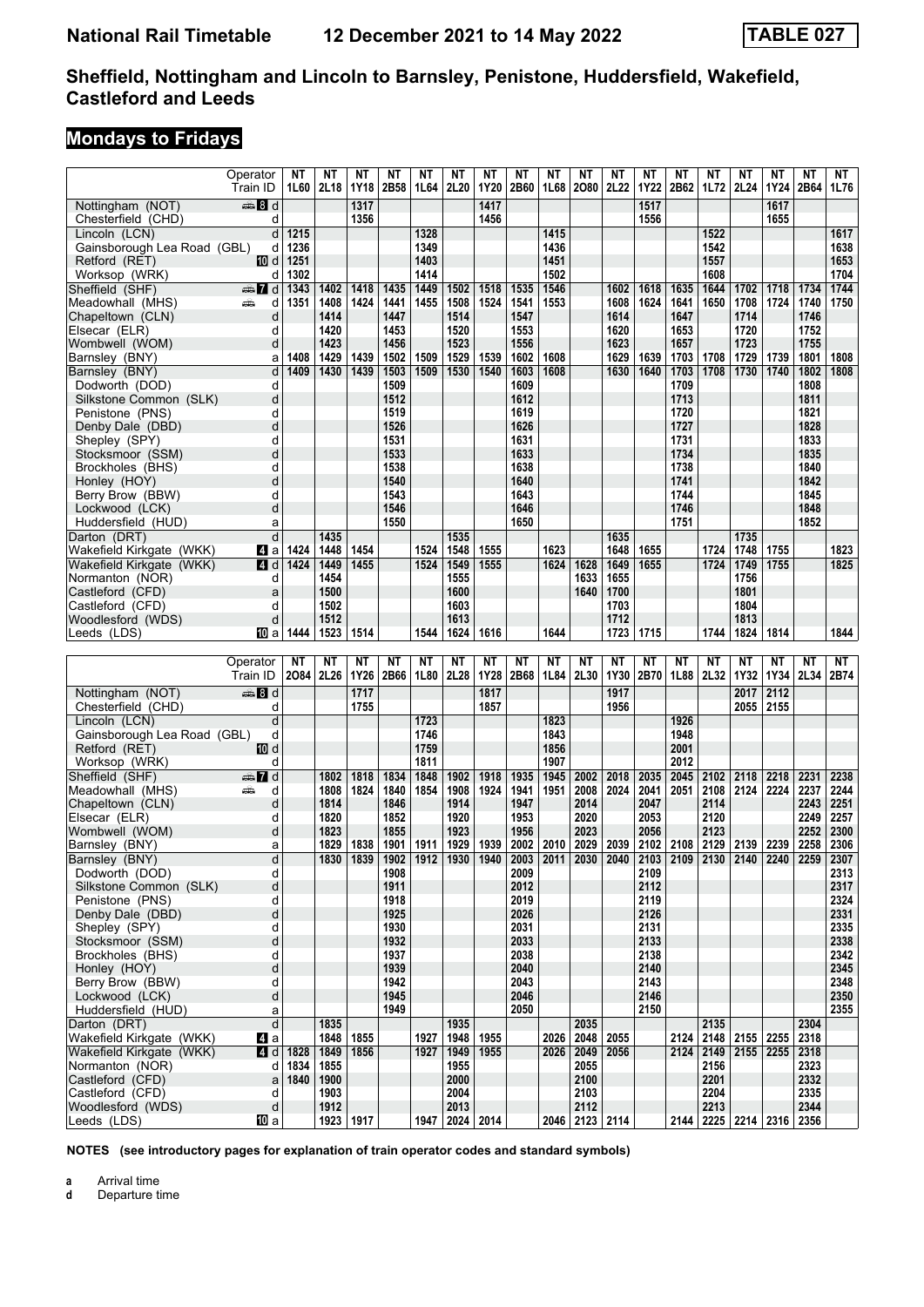# **Mondays to Fridays**

|                             | Operator     | NΤ   |
|-----------------------------|--------------|------|
|                             | Train ID     | 2L36 |
| Nottingham (NOT)            | ্ষী d        |      |
| Chesterfield (CHD)          | d            |      |
| Lincoln (LCN)               | d            |      |
| Gainsborough Lea Road (GBL) | d            |      |
| Retford (RET)               | 10 d         |      |
| Worksop (WRK)               | d            |      |
| Sheffield (SHF)             | d Ma         | 2318 |
| Meadowhall (MHS)            | dl<br>æ      | 2324 |
| Chapeltown (CLN)            | d l          | 2330 |
| Elsecar (ELR)               | dl           | 2336 |
| Wombwell (WOM)              | d l          | 2339 |
| Barnsley (BNY)              | a۱           | 2346 |
| Barnsley (BNY)              | $\mathsf{d}$ | 2347 |
| Dodworth (DOD)              | q            |      |
| Silkstone Common (SLK)      | d            |      |
| Penistone (PNS)             | d            |      |
| Denby Dale (DBD)            | d            |      |
| Shepley (SPY)               | d            |      |
| Stocksmoor (SSM)            | d            |      |
| Brockholes (BHS)            | d            |      |
| Honley (HOY)                | d            |      |
| Berry Brow (BBW)            | d            |      |
| Lockwood (LCK)              | d            |      |
| Huddersfield (HUD)          | a            |      |
| Darton (DRT)                | d            | 2352 |
| Wakefield Kirkgate (WKK)    | Иa           | 0005 |
| Wakefield Kirkgate (WKK)    | ZI d         |      |
| Normanton (NOR)             | d            |      |
| Castleford (CFD)            | a            |      |
| Castleford (CFD)            | d            |      |
| Woodlesford (WDS)           | d            |      |
| Leeds (LDS)                 | 10<br>a      |      |

**NOTES (see introductory pages for explanation of train operator codes and standard symbols)**

**a** Arrival time<br>**d** Departure time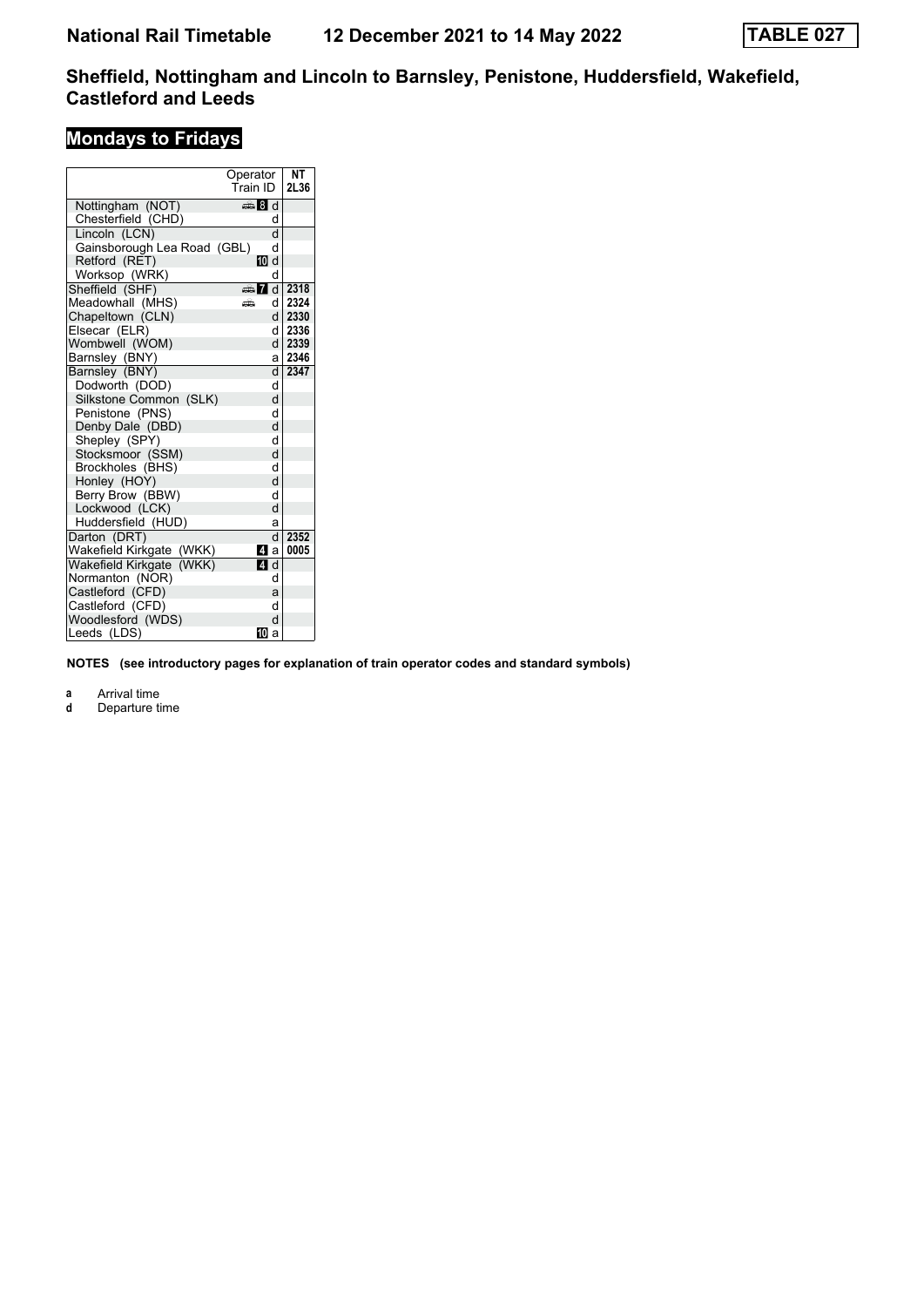# **Saturdays**

|                                  | Operator | ΝT               | ΝT   | ΝT   | NΤ                     | ΝT          | NΤ   | ΝT                        | NΤ                         | <b>NT</b>   | ΝT   | ΝT          | ΝT                | ΝT          | NΤ   | <b>NT</b> | NΤ                                                                    | <b>NT</b> | NΤ   |
|----------------------------------|----------|------------------|------|------|------------------------|-------------|------|---------------------------|----------------------------|-------------|------|-------------|-------------------|-------------|------|-----------|-----------------------------------------------------------------------|-----------|------|
|                                  | Train ID | 2L00             | 2L38 | 2B40 | 2L01                   | 2L02        | 1L32 | 2B42                      | 1Y02                       | 2062        | 2L04 | 1Y04        | 2B44              | 1L36        | 2L06 | 1Y06      | 2B46                                                                  | 1L40      | 2L08 |
| Nottingham (NOT)                 | ্ষী d    |                  |      |      |                        |             |      |                           |                            |             |      | 0617        |                   |             |      | 0718      |                                                                       |           |      |
|                                  |          |                  |      |      |                        |             |      |                           | 0625                       |             |      | 0654        |                   |             |      | 0759      |                                                                       |           |      |
| Chesterfield (CHD)               | d        |                  |      |      |                        |             |      |                           |                            |             |      |             |                   |             |      |           |                                                                       |           |      |
| Lincoln (LCN)                    | d        |                  |      |      |                        |             |      |                           |                            |             |      |             |                   |             |      |           |                                                                       | 0723      |      |
| Gainsborough Lea Road (GBL)      | d        |                  |      |      |                        |             |      |                           |                            |             |      |             |                   |             |      |           |                                                                       | 0744      |      |
| Retford (RET)                    | 10 d     |                  |      |      |                        |             |      |                           |                            |             |      |             |                   | 0656        |      |           |                                                                       | 0757      |      |
| Worksop (WRK)                    | d        |                  |      |      |                        |             |      |                           |                            |             |      |             |                   | 0708        |      |           |                                                                       | 0808      |      |
| Sheffield (SHF)                  | dan 7d   | 0518             | 0528 | 0537 | 0551                   | 0602        | 0619 | 0630                      | 0644                       |             | 0704 | 0718        | 0735              | 0746        | 0804 | 0819      | 0835                                                                  | 0845      | 0903 |
| Meadowhall (MHS)                 | پیش<br>d | 0524             | 0534 | 0543 | 0557                   | 0608        | 0625 | 0636                      | 0650                       |             | 0710 | 0725        | 0741              | 0753        | 0810 | 0825      | 0841                                                                  | 0852      | 0909 |
| Chapeltown (CLN)                 | d        | 0530             | 0540 | 0549 |                        | 0614        |      | 0642                      |                            |             | 0716 |             | 0747              |             | 0816 |           | 0847                                                                  |           | 0915 |
| Elsecar (ELR)                    | d        | 0536             | 0546 | 0555 |                        | 0620        |      | 0648                      |                            |             | 0722 |             | 0753              |             | 0822 |           | 0853                                                                  |           | 0921 |
| Wombwell (WOM)                   | d        | 0539             | 0550 | 0558 |                        | 0623        |      | 0651                      |                            |             | 0725 |             | 0756              |             | 0825 |           | 0856                                                                  |           | 0925 |
| Barnsley (BNY)                   | a        | 0545             | 0558 | 0604 | 0612                   | 0629        | 0639 | 0658                      | 0706                       |             | 0731 | 0741        | 0802              | 0807        | 0831 | 0840      | 0902                                                                  | 0910      | 0931 |
| Barnsley (BNY)                   | d        |                  | 0558 | 0605 |                        | 0630        | 0640 | 0702                      | 0706                       |             | 0732 | 0742        | 0803              | 0808        | 0832 | 0841      | 0903                                                                  | 0911      | 0931 |
| Dodworth (DOD)                   | d        |                  |      | 0611 |                        |             |      | 0708                      |                            |             |      |             | 0809              |             |      |           | 0909                                                                  |           |      |
| Silkstone Common (SLK)           | d        |                  |      | 0614 |                        |             |      | 0712                      |                            |             |      |             | 0812              |             |      |           | 0912                                                                  |           |      |
| Penistone (PNS)                  | d        |                  |      | 0620 |                        |             |      | 0719                      |                            |             |      |             | 0819              |             |      |           | 0919                                                                  |           |      |
|                                  | d        |                  |      | 0627 |                        |             |      | 0726                      |                            |             |      |             | 0826              |             |      |           | 0926                                                                  |           |      |
| Denby Dale (DBD)                 |          |                  |      |      |                        |             |      |                           |                            |             |      |             | 0831              |             |      |           | 0931                                                                  |           |      |
| Shepley (SPY)                    | d        |                  |      | 0632 |                        |             |      | 0731                      |                            |             |      |             |                   |             |      |           |                                                                       |           |      |
| Stocksmoor (SSM)                 | d        |                  |      | 0634 |                        |             |      | 0733                      |                            |             |      |             | 0833              |             |      |           | 0933                                                                  |           |      |
| Brockholes (BHS)                 | d        |                  |      | 0639 |                        |             |      | 0738                      |                            |             |      |             | 0838              |             |      |           | 0938                                                                  |           |      |
| Honley (HOY)                     | d        |                  |      | 0641 |                        |             |      | 0740                      |                            |             |      |             | 0840              |             |      |           | 0940                                                                  |           |      |
| Berry Brow (BBW)                 | d        |                  |      | 0644 |                        |             |      | 0743                      |                            |             |      |             | 0843              |             |      |           | 0943                                                                  |           |      |
| Lockwood (LCK)                   | d        |                  |      | 0647 |                        |             |      | 0746                      |                            |             |      |             | 0846              |             |      |           | 0946                                                                  |           |      |
| Huddersfield (HUD)               | a        |                  |      | 0652 |                        |             |      | 0750                      |                            |             |      |             | 0850              |             |      |           | 0950                                                                  |           |      |
| Darton (DRT)                     | d        |                  | 0603 |      |                        | 0635        |      |                           |                            |             | 0737 |             |                   |             | 0837 |           |                                                                       |           | 0936 |
| Wakefield Kirkgate (WKK)         | Z1 a     |                  | 0616 |      |                        | 0649        | 0654 |                           | 0722                       |             | 0749 | 0756        |                   | 0822        | 0849 | 0856      |                                                                       | 0925      | 0949 |
| Wakefield Kirkgate (WKK)         | 4 d      |                  | 0616 |      |                        | 0649        | 0655 |                           | 0723                       | 0728        | 0750 | 0756        |                   | 0823        | 0850 | 0857      |                                                                       | 0925      | 0949 |
| Normanton (NOR)                  | d        |                  | 0622 |      |                        | 0655        | 0700 |                           | 0728                       | 0734        | 0755 |             |                   | 0828        | 0856 |           |                                                                       |           | 0956 |
| Castleford (CFD)                 | a        |                  |      |      |                        | 0702        |      |                           |                            | 0740        | 0801 |             |                   |             | 0902 |           |                                                                       |           | 1001 |
|                                  |          |                  |      |      |                        | 0704        |      |                           |                            |             | 0803 |             |                   |             | 0904 |           |                                                                       |           | 1004 |
| Castleford (CFD)                 | d        |                  |      |      |                        |             |      |                           |                            |             |      |             |                   |             |      |           |                                                                       |           |      |
| Woodlesford (WDS)                | d        |                  | 0630 |      |                        | 0713        |      |                           |                            |             | 0812 |             |                   |             | 0913 |           |                                                                       |           | 1013 |
| Leeds (LDS)                      | III a    |                  | 0644 |      |                        | 0724        | 0720 |                           | 0744                       |             | 0823 | 0816        |                   | 0844        | 0925 | 0914      |                                                                       | 0945      | 1024 |
|                                  |          |                  |      |      |                        |             |      |                           |                            |             |      |             |                   |             |      |           |                                                                       |           |      |
|                                  |          |                  |      |      |                        |             |      |                           |                            |             |      |             |                   |             |      |           |                                                                       |           |      |
|                                  | Operator | NΤ               | NΤ   | NΤ   | NΤ                     | <b>NT</b>   | NΤ   | NΤ                        | NΤ                         | <b>NT</b>   | NΤ   | NΤ          | NΤ                | NΤ          | ΝT   | NΤ        | NΤ                                                                    | NΤ        | NT   |
|                                  | Train ID | 1Y08             | 2B48 | 1L44 | 2L10                   | <b>1Y10</b> | 2B50 | 1L48                      | 2L12                       | <b>1Y12</b> | 2B52 | 1L52 2L14   |                   | 1Y14        | 2B54 | 1L56      | 2L16                                                                  | 1Y16      | 2B56 |
| Nottingham (NOT)                 | ্ষী d    | 0817             |      |      |                        | 0917        |      |                           |                            | 1017        |      |             |                   | 1114        |      |           |                                                                       | 1215      |      |
|                                  | d        | 0855             |      |      |                        | 0955        |      |                           |                            | 1055        |      |             |                   | 1155        |      |           |                                                                       | 1256      |      |
| Chesterfield (CHD)               |          |                  |      |      |                        |             |      |                           |                            |             |      |             |                   |             |      |           |                                                                       |           |      |
| Lincoln (LCN)                    | d        |                  |      | 0826 |                        |             |      | 0915                      |                            |             |      | 1018        |                   |             |      | 1122      |                                                                       |           |      |
| Gainsborough Lea Road (GBL)      | d        |                  |      | 0847 |                        |             |      | 0936                      |                            |             |      | 1039        |                   |             |      | 1142      |                                                                       |           |      |
| Retford (RET)                    | 10 d     |                  |      | 0900 |                        |             |      | 0951                      |                            |             |      | 1054        |                   |             |      | 1158      |                                                                       |           |      |
| Worksop (WRK)                    | d        |                  |      | 0911 |                        |             |      | 1002                      |                            |             |      | 1106        |                   |             |      | 1209      |                                                                       |           |      |
| Sheffield (SHF)                  | dan 7d   | 0918             | 0935 | 0945 | 1002                   | 1018        | 1035 | 1045                      | 1102                       | 1117        | 1135 | 1144        | 1202              | 1218        | 1235 | 1244      | 1302                                                                  | 1318      | 1335 |
| Meadowhall (MHS)                 | æ<br>d   | 0924             | 0941 | 0952 | 1008                   | 1024        | 1041 | 1052                      | 1108                       | 1123        | 1141 | 1150        | 1208              | 1224        | 1241 | 1251      | 1308                                                                  | 1324      | 1341 |
| Chapeltown (CLN)                 | d        |                  | 0947 |      | 1014                   |             | 1047 |                           | 1114                       |             | 1147 |             | 1214              |             | 1247 |           | 1314                                                                  |           | 1347 |
| Elsecar (ELR)                    | d        |                  | 0953 |      | 1020                   |             | 1053 |                           | 1120                       |             | 1153 |             | 1220              |             | 1253 |           | 1320                                                                  |           | 1353 |
| Wombwell (WOM)                   | d        |                  | 0956 |      | 1023                   |             | 1056 |                           | 1123                       |             | 1156 |             | 1223              |             | 1256 |           | 1323                                                                  |           | 1356 |
| Barnsley (BNY)                   | a        | 0939             | 1002 | 1010 | 1029                   | 1039        |      | 1102   1110   1129   1138 |                            |             |      | 1202   1208 |                   | 1229   1239 | 1302 | 1308      | 1329                                                                  | 1339      | 1402 |
| Barnsley (BNY)                   | d        | 0940             | 1003 |      |                        |             |      |                           |                            |             |      |             |                   |             |      |           | 1011 1030 1040 1103 1111 1130 1139 1203 1208 1230 1241 1303 1309 1330 | 1340      | 1403 |
| Dodworth (DOD)                   | d        |                  | 1009 |      |                        |             | 1109 |                           |                            |             | 1209 |             |                   |             | 1309 |           |                                                                       |           | 1409 |
| Silkstone Common (SLK)           | d        |                  | 1012 |      |                        |             | 1112 |                           |                            |             | 1212 |             |                   |             | 1312 |           |                                                                       |           | 1412 |
| Penistone (PNS)                  | d        |                  | 1019 |      |                        |             | 1119 |                           |                            |             | 1219 |             |                   |             | 1319 |           |                                                                       |           | 1419 |
|                                  | d        |                  | 1026 |      |                        |             |      |                           |                            |             |      |             |                   |             |      |           |                                                                       |           |      |
| Denby Dale (DBD)                 |          |                  |      |      |                        |             | 1126 |                           |                            |             | 1226 |             |                   |             | 1326 |           |                                                                       |           | 1426 |
| Shepley (SPY)                    | d        |                  | 1031 |      |                        |             | 1131 |                           |                            |             | 1231 |             |                   |             | 1331 |           |                                                                       |           | 1431 |
| Stocksmoor (SSM)                 | d        |                  | 1033 |      |                        |             | 1133 |                           |                            |             | 1233 |             |                   |             | 1333 |           |                                                                       |           | 1433 |
| Brockholes (BHS)                 | d        |                  | 1038 |      |                        |             | 1138 |                           |                            |             | 1238 |             |                   |             | 1338 |           |                                                                       |           | 1438 |
| Honley (HOY)                     | d        |                  | 1040 |      |                        |             | 1140 |                           |                            |             | 1240 |             |                   |             | 1340 |           |                                                                       |           | 1440 |
| Berry Brow (BBW)                 | d        |                  | 1043 |      |                        |             | 1143 |                           |                            |             | 1243 |             |                   |             | 1343 |           |                                                                       |           | 1443 |
| Lockwood (LCK)                   | d        |                  | 1046 |      |                        |             | 1146 |                           |                            |             | 1246 |             |                   |             | 1346 |           |                                                                       |           | 1446 |
| Huddersfield (HUD)               | a        |                  | 1050 |      |                        |             | 1150 |                           |                            |             | 1250 |             |                   |             | 1350 |           |                                                                       |           | 1450 |
| Darton (DRT)                     | d        |                  |      |      | 1035                   |             |      |                           | 1135                       |             |      |             | 1235              |             |      |           | 1335                                                                  |           |      |
| Wakefield Kirkgate (WKK)         | Zl a ∣   | 0955             |      | 1026 | 1048                   | 1055        |      |                           | 1126 1148 1154             |             |      | 1223        | 1248              | 1256        |      | 1324      | 1349                                                                  | 1355      |      |
| Wakefield Kirkgate (WKK)         | 4 d      | 0955             |      | 1026 | 1049                   | 1055        |      | 1126                      | 1149   1155                |             |      | 1224        | 1249   1257       |             |      | 1325      | 1349                                                                  | 1355      |      |
| Normanton (NOR)                  | d        |                  |      |      | 1055                   |             |      |                           | 1154                       |             |      |             | 1256              |             |      |           | 1355                                                                  |           |      |
| Castleford (CFD)                 | a        |                  |      |      | 1100                   |             |      |                           | 1200                       |             |      |             | 1301              |             |      |           | 1400                                                                  |           |      |
| Castleford (CFD)                 | d        |                  |      |      | 1103                   |             |      |                           | 1202                       |             |      |             | 1304              |             |      |           | 1403                                                                  |           |      |
| Woodlesford (WDS)<br>Leeds (LDS) | d        | <b>10</b> a 1014 |      |      | 1112<br>1046 1123 1114 |             |      |                           | 1211<br>1146   1222   1214 |             |      | 1244        | 1313<br>1324 1315 |             |      | 1344      | 1412<br>1423                                                          | 1414      |      |

**NOTES (see introductory pages for explanation of train operator codes and standard symbols)**

**a** Arrival time<br>**d** Departure t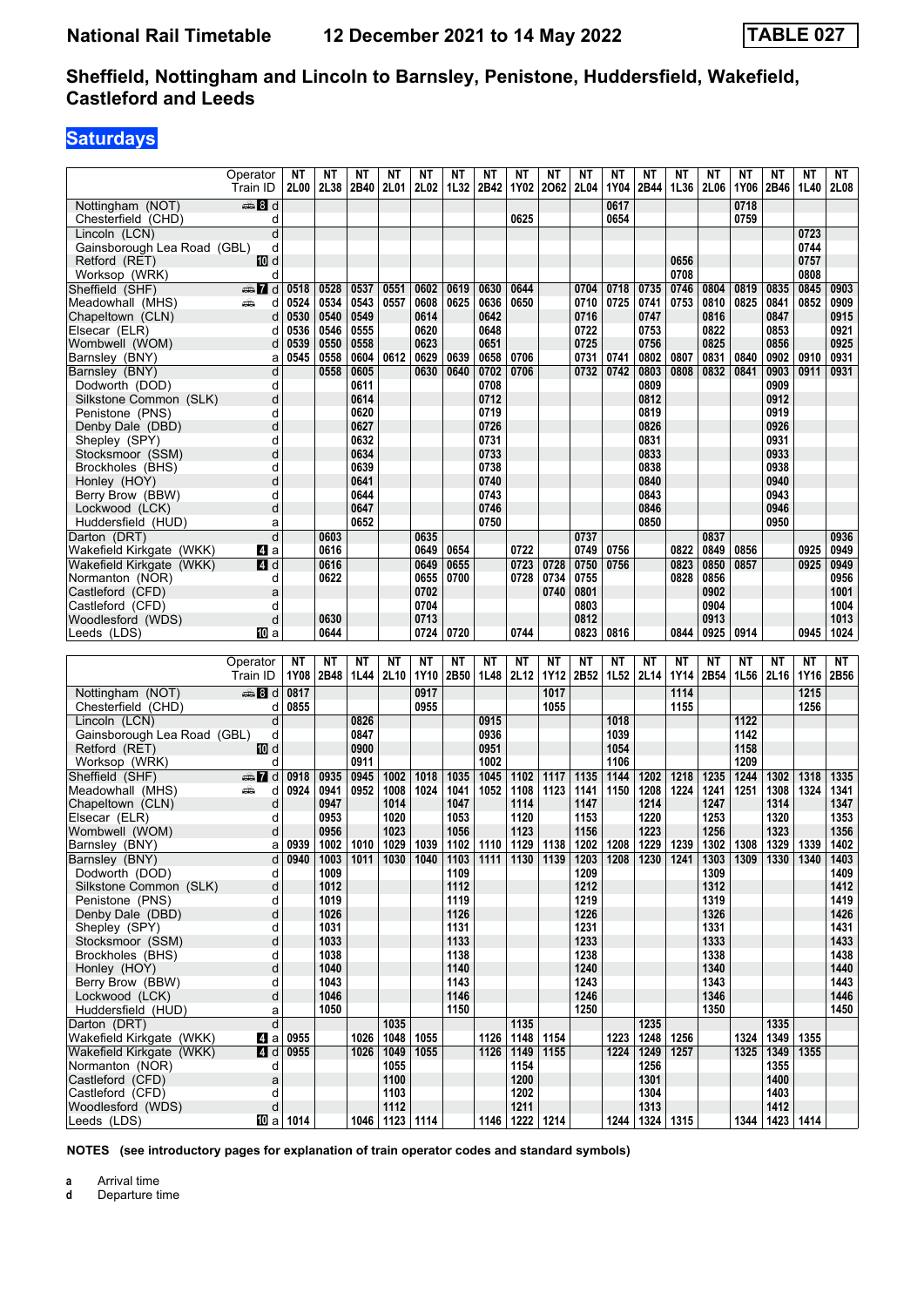## **Saturdays**

|                                           | Operator                        | ΝT   | <b>NT</b>     | <b>NT</b> | <b>NT</b>    | <b>NT</b> | <b>NT</b>         | NΤ   | <b>NT</b>    | <b>NT</b>   | <b>NT</b>              | NT        | ΝT           | <b>NT</b>    | <b>NT</b>                                | <b>NT</b> | <b>NT</b> | <b>NT</b>                                                             | <b>NT</b>    |
|-------------------------------------------|---------------------------------|------|---------------|-----------|--------------|-----------|-------------------|------|--------------|-------------|------------------------|-----------|--------------|--------------|------------------------------------------|-----------|-----------|-----------------------------------------------------------------------|--------------|
|                                           | Train ID                        |      | $1L60$   2L18 | 1Y18      | 2B58         | 1L64      | 2L20              | 1Y20 | 2B60         | 1L68        | 2080                   | 2L22      | <b>1Y22</b>  | 2B62         | 1L72                                     | 2L24      | 1Y24      | 2B64                                                                  | 1L76         |
| Nottingham (NOT)                          | en 8 d                          |      |               | 1315      |              |           |                   | 1416 |              |             |                        |           | 1516         |              |                                          |           | 1616      |                                                                       |              |
| Chesterfield (CHD)                        | d                               |      |               | 1357      |              |           |                   | 1455 |              |             |                        |           | 1556         |              |                                          |           | 1657      |                                                                       |              |
| Lincoln (LCN)                             | d                               | 1215 |               |           |              | 1328      |                   |      |              | 1415        |                        |           |              |              | 1521                                     |           |           |                                                                       | 1617         |
| Gainsborough Lea Road (GBL)               | d                               | 1236 |               |           |              | 1349      |                   |      |              | 1436        |                        |           |              |              | 1542                                     |           |           |                                                                       | 1638         |
| Retford (RET)                             | 10 d                            | 1251 |               |           |              | 1403      |                   |      |              | 1451        |                        |           |              |              | 1556                                     |           |           |                                                                       | 1653         |
| Worksop (WRK)                             | d                               | 1302 |               |           |              | 1414      |                   |      |              | 1502        |                        |           |              |              | 1607                                     |           |           |                                                                       | 1704         |
| Sheffield (SHF)                           | $\mathbb{Z}$ d                  | 1343 | 1402          | 1418      | 1435         | 1449      | 1502              | 1518 | 1535         | 1546        |                        | 1602      | 1618         | 1635         | 1644                                     | 1702      | 1718      | 1734                                                                  | 1744         |
| Meadowhall (MHS)                          | æ.<br>d                         | 1351 | 1408          | 1424      | 1441         | 1455      | 1508              | 1524 | 1541         | 1552        |                        | 1608      | 1624         | 1641         | 1650                                     | 1708      | 1724      | 1740                                                                  | 1750         |
| Chapeltown (CLN)                          | d                               |      | 1414          |           | 1447         |           | 1514              |      | 1547         |             |                        | 1614      |              | 1647         |                                          | 1714      |           | 1746                                                                  |              |
| Elsecar (ELR)                             | d                               |      | 1420          |           | 1453         |           | 1520              |      | 1553         |             |                        | 1620      |              | 1653         |                                          | 1720      |           | 1752                                                                  |              |
| Wombwell (WOM)                            | d                               |      | 1423          |           | 1456         |           | 1523              |      | 1556         |             |                        | 1623      |              | 1657         |                                          | 1723      |           | 1755                                                                  |              |
| Barnsley (BNY)                            | a                               | 1408 | 1429          | 1439      | 1502         | 1509      | 1529              | 1539 | 1602         | 1609        |                        | 1629      | 1639         | 1703         | 1708                                     | 1729      | 1739      | 1801                                                                  | 1808         |
| Barnsley (BNY)                            | d                               | 1409 | 1430          | 1440      | 1503         | 1509      | 1530              | 1540 | 1603         | 1610        |                        | 1630      | 1640         | 1703         | 1708                                     | 1730      | 1740      | 1802                                                                  | 1808         |
| Dodworth (DOD)                            | d                               |      |               |           | 1509<br>1512 |           |                   |      | 1609<br>1612 |             |                        |           |              | 1709<br>1713 |                                          |           |           | 1808<br>1811                                                          |              |
| Silkstone Common (SLK)<br>Penistone (PNS) | d<br>d                          |      |               |           | 1519         |           |                   |      | 1619         |             |                        |           |              | 1720         |                                          |           |           | 1821                                                                  |              |
| Denby Dale (DBD)                          | d                               |      |               |           | 1526         |           |                   |      | 1626         |             |                        |           |              | 1727         |                                          |           |           | 1828                                                                  |              |
| Shepley (SPY)                             | d                               |      |               |           | 1531         |           |                   |      | 1631         |             |                        |           |              | 1731         |                                          |           |           | 1833                                                                  |              |
| Stocksmoor (SSM)                          | d                               |      |               |           | 1533         |           |                   |      | 1633         |             |                        |           |              | 1734         |                                          |           |           | 1835                                                                  |              |
| Brockholes (BHS)                          | d                               |      |               |           | 1538         |           |                   |      | 1638         |             |                        |           |              | 1738         |                                          |           |           | 1840                                                                  |              |
| Honley (HOY)                              | d                               |      |               |           | 1540         |           |                   |      | 1640         |             |                        |           |              | 1741         |                                          |           |           | 1842                                                                  |              |
| Berry Brow (BBW)                          | d                               |      |               |           | 1543         |           |                   |      | 1643         |             |                        |           |              | 1744         |                                          |           |           | 1845                                                                  |              |
| Lockwood (LCK)                            | d                               |      |               |           | 1546         |           |                   |      | 1646         |             |                        |           |              | 1746         |                                          |           |           | 1848                                                                  |              |
| Huddersfield (HUD)                        | a                               |      |               |           | 1550         |           |                   |      | 1650         |             |                        |           |              | 1751         |                                          |           |           | 1852                                                                  |              |
| Darton (DRT)                              | d                               |      | 1435          |           |              |           | 1535              |      |              |             |                        | 1635      |              |              |                                          | 1735      |           |                                                                       |              |
| Wakefield Kirkgate (WKK)                  | 41 a                            | 1424 | 1448          | 1455      |              | 1524      | 1548              | 1555 |              | 1625        |                        | 1648      | 1655         |              | 1724                                     | 1748      | 1755      |                                                                       | 1823         |
| Wakefield Kirkgate (WKK)                  | 4 d                             | 1424 | 1449          | 1455      |              | 1524      | 1549              | 1556 |              | 1625        | 1628                   | 1649      | 1655         |              | 1724                                     | 1749      | 1755      |                                                                       | 1825         |
| Normanton (NOR)                           | d                               |      | 1454          |           |              |           | 1555              |      |              |             | 1633                   | 1655      |              |              |                                          | 1756      |           |                                                                       |              |
| Castleford (CFD)                          | a                               |      | 1500          |           |              |           | 1600              |      |              |             | 1640                   | 1700      |              |              |                                          | 1801      |           |                                                                       |              |
| Castleford (CFD)                          | d                               |      | 1502          |           |              |           | 1603              |      |              |             |                        | 1703      |              |              |                                          | 1804      |           |                                                                       |              |
| Woodlesford (WDS)                         | d                               |      | 1512          |           |              |           | 1613              |      |              |             |                        | 1712      |              |              |                                          | 1813      |           |                                                                       |              |
| Leeds (LDS)                               | 凹 a                             | 1444 | 1523          | 1515      |              | 1544      | 1624              | 1617 |              | 1645        |                        | 1723      | 1715         |              | 1744                                     | 1824      | 1814      |                                                                       | 1844         |
|                                           |                                 |      |               |           |              |           |                   |      |              |             |                        |           |              |              |                                          |           |           |                                                                       |              |
|                                           |                                 |      |               |           |              |           |                   |      |              |             |                        |           |              |              |                                          |           |           |                                                                       |              |
|                                           | Operator                        | ΝT   | ΝT            | NΤ        | NΤ           | NΤ        | ΝT                | NΤ   | NΤ           | NΤ          | NΤ                     | <b>NT</b> | NΤ           | NΤ           | NΤ                                       | ΝT        | ΝT        | <b>NT</b>                                                             | NT           |
|                                           | Train ID                        | 2084 | 2L26          | 1Y26      | 2B66         | 1L80      | 2L28              | 1Y28 | 2B68         | 1L84        | 2L30                   | 1Y30      | 2B70         | 1L88         | 2L32                                     | 1Y32      | 1Y34      | 2L34                                                                  | 2B74         |
| Nottingham (NOT)                          | $\blacksquare$ $\blacksquare$ d |      |               | 1716      |              |           |                   | 1817 |              |             |                        | 1916      |              |              |                                          | 2017      | 2112      |                                                                       |              |
| Chesterfield (CHD)                        | d                               |      |               | 1756      |              |           |                   | 1856 |              |             |                        | 1955      |              |              |                                          | 2055      | 2155      |                                                                       |              |
| Lincoln (LCN)                             | d                               |      |               |           |              | 1723      |                   |      |              | 1823        |                        |           |              | 1926         |                                          |           |           |                                                                       |              |
| Gainsborough Lea Road (GBL)               | d                               |      |               |           |              | 1743      |                   |      |              | 1843        |                        |           |              | 1948         |                                          |           |           |                                                                       |              |
| Retford (RET)                             | 10 d                            |      |               |           |              | 1756      |                   |      |              | 1856        |                        |           |              | 2001         |                                          |           |           |                                                                       |              |
| Worksop (WRK)                             | d                               |      |               |           |              | 1808      |                   |      |              | 1907        |                        |           |              | 2012         |                                          |           |           |                                                                       |              |
| Sheffield (SHF)                           | $\frac{1}{2}$ d                 |      | 1802          | 1818      | 1834         | 1846      | 1902              | 1918 | 1935         | 1947        | 2002                   | 2018      | 2035         | 2045         | 2102                                     | 2118      | 2218      | 2231                                                                  | 2238         |
| Meadowhall (MHS)                          | d<br>يتنبه                      |      | 1808<br>1814  | 1824      | 1840<br>1846 | 1852      | 1908<br>1914      | 1924 | 1941<br>1947 | 1953        | 2008                   | 2024      | 2041         | 2051         | 2108                                     | 2124      | 2224      | 2237<br>2243                                                          | 2244         |
| Chapeltown (CLN)                          | d<br>d                          |      | 1820          |           | 1852         |           | 1920              |      | 1953         |             | 2014<br>2020           |           | 2047<br>2053 |              | 2114<br>2120                             |           |           | 2249                                                                  | 2251<br>2257 |
| Elsecar (ELR)<br>Wombwell (WOM)           | d                               |      | 1823          |           | 1855         |           | 1923              |      | 1956         |             | 2023                   |           | 2056         |              | 2123                                     |           |           | 2252                                                                  | 2300         |
| Barnsley (BNY)                            | a                               |      | 1829          | 1838      | 1901         | 1909      | 1929              | 1939 |              | 2002   2010 | 2029                   | 2039      |              |              | 2102 2110 2129 2139 2239                 |           |           | 2258                                                                  | 2306         |
| Barnsley (BNY)                            | d.                              |      | 1830          |           | 1838 1902    |           |                   |      |              |             |                        |           |              |              |                                          |           |           | 1910 1930 1940 2003 2011 2030 2040 2103 2111 2130 2140 2240 2259 2307 |              |
| Dodworth (DOD)                            | d                               |      |               |           | 1908         |           |                   |      | 2009         |             |                        |           | 2109         |              |                                          |           |           |                                                                       | 2313         |
| Silkstone Common (SLK)                    | d                               |      |               |           | 1911         |           |                   |      | 2012         |             |                        |           | 2112         |              |                                          |           |           |                                                                       | 2317         |
| Penistone (PNS)                           | d                               |      |               |           | 1918         |           |                   |      | 2019         |             |                        |           | 2119         |              |                                          |           |           |                                                                       | 2324         |
| Denby Dale (DBD)                          | d                               |      |               |           | 1925         |           |                   |      | 2026         |             |                        |           | 2126         |              |                                          |           |           |                                                                       | 2331         |
| Shepley (SPY)                             | d                               |      |               |           | 1930         |           |                   |      | 2031         |             |                        |           | 2131         |              |                                          |           |           |                                                                       | 2335         |
| Stocksmoor (SSM)                          | d                               |      |               |           | 1932         |           |                   |      | 2033         |             |                        |           | 2133         |              |                                          |           |           |                                                                       | 2338         |
| Brockholes (BHS)                          | d                               |      |               |           | 1937         |           |                   |      | 2038         |             |                        |           | 2138         |              |                                          |           |           |                                                                       | 2342         |
| Honley (HOY)                              | d                               |      |               |           | 1939         |           |                   |      | 2040         |             |                        |           | 2140         |              |                                          |           |           |                                                                       | 2345         |
| Berry Brow (BBW)                          | d<br>d                          |      |               |           | 1942         |           |                   |      | 2043         |             |                        |           | 2143         |              |                                          |           |           |                                                                       | 2348         |
| Lockwood (LCK)                            |                                 |      |               |           | 1945<br>1949 |           |                   |      | 2046<br>2050 |             |                        |           | 2146         |              |                                          |           |           |                                                                       | 2350         |
| Huddersfield (HUD)                        | a<br>d                          |      |               |           |              |           |                   |      |              |             |                        |           | 2150         |              |                                          |           |           | 2304                                                                  | 2355         |
| Darton (DRT)<br>Wakefield Kirkgate (WKK)  | $\mathbf{A}$ a                  |      | 1835<br>1848  | 1854      |              | 1925      | 1935<br>1948      | 1955 |              | 2026        | 2035<br>2048           | 2055      |              |              | 2135                                     |           |           | 2318                                                                  |              |
| Wakefield Kirkgate (WKK)                  | 4d                              | 1828 | 1849          | 1855      |              | 1925      | 1949              | 1955 |              | 2026        | 2049                   | 2055      |              | 2126         | 2126 2148 2155 2255                      |           | 2255      | 2318                                                                  |              |
| Normanton (NOR)                           | d                               | 1834 | 1855          |           |              |           | 1955              |      |              |             | 2056                   |           |              |              | 2149 2155<br>2156                        |           |           | 2323                                                                  |              |
| Castleford (CFD)                          | a                               | 1840 | 1900          |           |              |           | 2000              |      |              |             | 2101                   |           |              |              | 2201                                     |           |           | 2331                                                                  |              |
| Castleford (CFD)                          | d                               |      | 1903          |           |              |           | 2004              |      |              |             | 2104                   |           |              |              | 2204                                     |           |           | 2333                                                                  |              |
| Woodlesford (WDS)<br>Leeds (LDS)          | d<br>[[] a                      |      | 1912          | 1923 1916 |              | 1944      | 2013<br>2024 2014 |      |              |             | 2113<br>2046 2124 2114 |           |              |              | 2213<br>2146   2226   2214   2314   2354 |           |           | 2342                                                                  |              |

**NOTES (see introductory pages for explanation of train operator codes and standard symbols)**

**a** Arrival time<br>**d** Departure t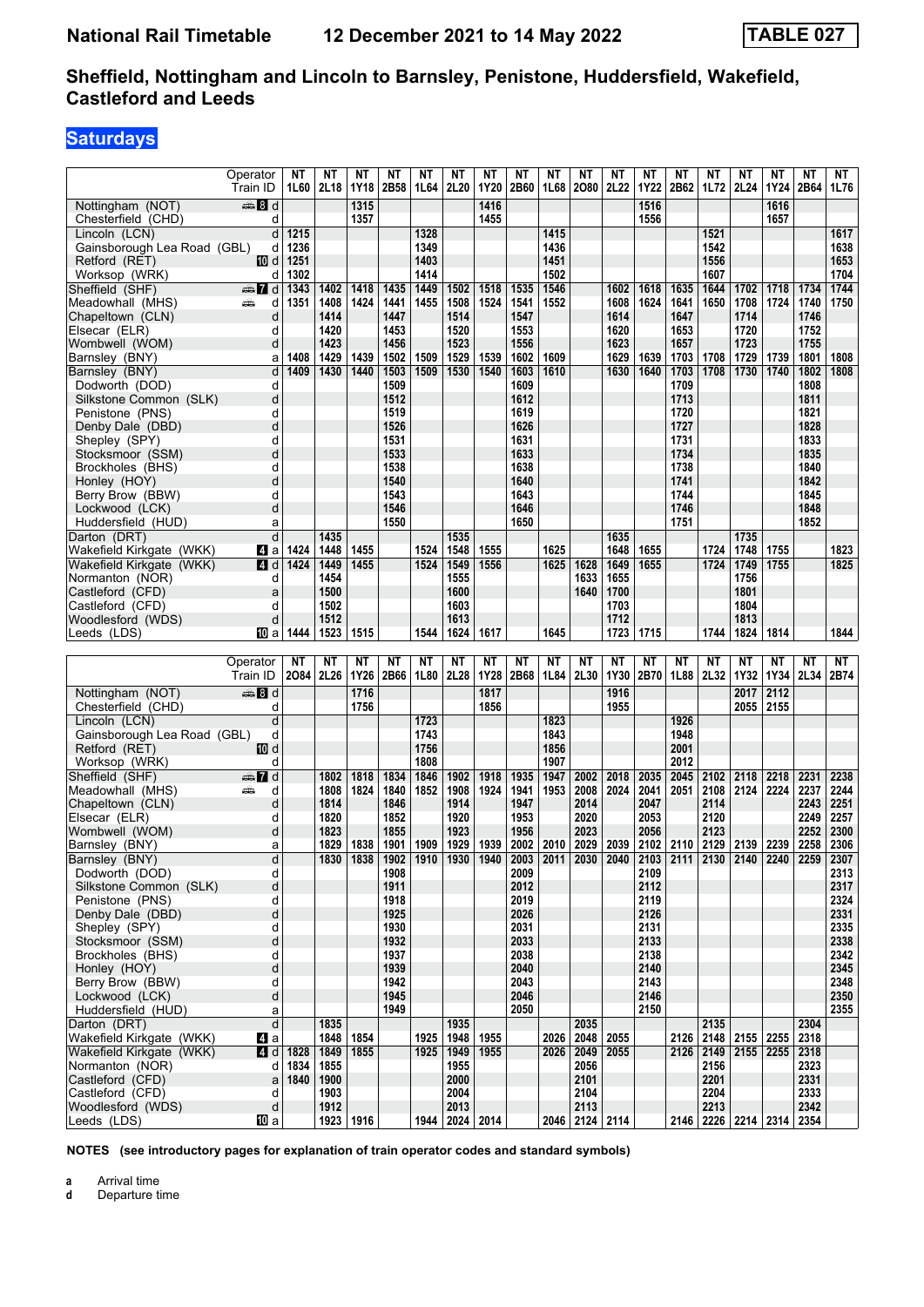### **Sundays**

|                                     | Operator                | ΝT               | ΝT           | NΤ                | ΝT                | ΝT                | ΝT                | ΝT                | ΝT                | ΝT                               | ΝT                | ΝT                | ΝT                     | ΝT                | ΝT                | ΝT                | ΝT           | ΝT           | ΝT           |
|-------------------------------------|-------------------------|------------------|--------------|-------------------|-------------------|-------------------|-------------------|-------------------|-------------------|----------------------------------|-------------------|-------------------|------------------------|-------------------|-------------------|-------------------|--------------|--------------|--------------|
|                                     | Train ID                | 2L04             | 1Y16         | 2B40              | 1Y18              | 2B42              | <b>2L06</b>       | 1Y20              | 2P11              | 1Y24                             | 2P13              | 2L08              | 1Y28                   | 2P17              | 1Y32              | 2P21              | 2L10         | 1Y36         | 2P23         |
| Days of operation/Notes             |                         |                  |              |                   | A                 |                   |                   |                   |                   |                                  |                   |                   |                        |                   |                   |                   |              |              |              |
| Nottingham (NOT)                    | de and                  |                  |              |                   | 0918              |                   |                   | 1017              |                   | 1118                             |                   |                   | 1219                   |                   | 1319              |                   |              | 1419         |              |
| Chesterfield (CHD)<br>Lincoln (LCN) | d<br>d                  |                  |              |                   | 0956              |                   |                   | 1054              |                   | 1155                             |                   |                   | 1256                   |                   | 1356              |                   |              | 1456         | 1412         |
| Gainsborough Lea Road (GBL)         | d                       |                  |              |                   |                   |                   |                   |                   | 1014<br>1035      |                                  | 1114<br>1135      |                   |                        | 1214<br>1235      |                   | 1314<br>1335      |              |              | 1433         |
| Retford (RET)                       | 10 d                    |                  |              |                   |                   |                   |                   |                   | 1050              |                                  | 1150              |                   |                        | 1250              |                   | 1350              |              |              | 1448         |
| Worksop (WRK)                       | d                       |                  |              |                   |                   |                   |                   |                   | 1102              |                                  | 1201              |                   |                        | 1301              |                   | 1401              |              |              | 1459         |
| Sheffield (SHF)                     | d Manual                | 0839             | 0917         | 0938              | 1017              | 1038              | 1051              | 1116              | 1138              | 1216                             | 1237              | 1244              | 1317                   | 1338              | 1417              | 1438              | 1445         | 1517         | 1536         |
| Meadowhall (MHS)                    | æ<br>d                  | 0845             | 0923         | 0944              | 1023              | 1044              | 1057              | 1122              | 1144              | 1223                             | 1243              | 1250              | 1323                   | 1344              | 1423              | 1444              | 1451         | 1523         | 1542         |
| Chapeltown (CLN)                    | d                       | 0851             |              | 0950              |                   | 1050              |                   |                   | 1150              |                                  | 1249              | 1257              |                        | 1350              |                   |                   | 1458         |              | 1548         |
| Elsecar (ELR)                       | d                       | 0857             |              | 0956              |                   | 1056              |                   |                   | 1156              |                                  | 1255              | 1303              |                        | 1356              |                   |                   | 1504         |              | 1554         |
| Wombwell (WOM)                      | d                       | 0900             |              | 0959              |                   | 1059              |                   |                   | 1159              |                                  | 1258              | 1306              |                        | 1359              |                   |                   | 1507         |              | 1557         |
| Barnsley (BNY)                      | a                       | 0906             | 0937         | 1005<br>1006      | 1037<br>1038      | 1105              | 1111              | 1136              | 1205              | 1237<br>1237                     | 1304<br>1305      | 1312<br>1313      | 1337<br>1337           | 1405              | 1437              | 1458<br>1502      | 1513<br>1514 | 1537<br>1537 | 1603<br>1604 |
| Barnsley (BNY)<br>Dodworth (DOD)    | d<br>d                  | 0907             | 0938         | 1012              |                   | 1106<br>1112      |                   | $1112$   1136     | 1206<br>1212      |                                  | 1311              |                   |                        | 1406<br>1412      | 1437              | 1508              |              |              | 1610         |
| Silkstone Common (SLK)              | d                       |                  |              | 1016              |                   | 1116              |                   |                   | 1216              |                                  | 1315              |                   |                        | 1416              |                   | 1512              |              |              | 1614         |
| Penistone (PNS)                     | d                       |                  |              | 1023              |                   | 1123              |                   |                   | 1223              |                                  | 1322              |                   |                        | 1423              |                   | 1519              |              |              | 1621         |
| Denby Dale (DBD)                    | d                       |                  |              | 1030              |                   | 1130              |                   |                   | 1230              |                                  | 1329              |                   |                        | 1430              |                   | 1526              |              |              | 1628         |
| Shepley (SPY)                       | d                       |                  |              | 1034              |                   | 1134              |                   |                   | 1234              |                                  | 1333              |                   |                        | 1434              |                   | 1530              |              |              | 1632         |
| Stocksmoor (SSM)                    | d                       |                  |              | 1037              |                   | 1137              |                   |                   | 1237              |                                  | 1336              |                   |                        | 1437              |                   | 1533              |              |              | 1635         |
| Brockholes (BHS)                    | d                       |                  |              | 1041              |                   | 1141              |                   |                   | 1241              |                                  | 1340              |                   |                        | 1441              |                   | 1537              |              |              | 1639         |
| Honley (HOY)                        | d                       |                  |              | 1044              |                   | 1144              |                   |                   | 1244              |                                  | 1343              |                   |                        | 1444              |                   | 1540              |              |              | 1642         |
| Berry Brow (BBW)                    | d                       |                  |              | 1047              |                   | 1147              |                   |                   | 1247              |                                  | 1346              |                   |                        | 1447              |                   | 1543              |              |              | 1645         |
| Lockwood (LCK)                      | d                       |                  |              | 1049              |                   | 1149              |                   |                   | 1249              |                                  | 1348              |                   |                        | 1449              |                   | 1545              |              |              | 1647         |
| Huddersfield (HUD)<br>Darton (DRT)  | a<br>d                  | 0912             | 0943         | 1054              |                   | 1154              | 1117              |                   | 1254              |                                  | 1354              | 1318              |                        | 1454              |                   | 1549              | 1519         |              | 1652         |
| Wakefield Kirkgate (WKK)            | ZI a                    | 0924             | 0957         |                   | 1053              |                   | 1129              | 1151              |                   | 1256                             |                   | 1329              | 1354                   |                   | 1454              |                   | 1531         | 1552         |              |
| Wakefield Kirkgate (WKK)            | L4 d                    | 0925             | 0958         |                   | 1053              |                   | 1130              | 1152              |                   | 1257                             |                   | 1330              | 1355                   |                   | 1455              |                   | 1532         | 1555         |              |
| Normanton (NOR)                     | d                       | 0930             | 1003         |                   |                   |                   | 1135              |                   |                   |                                  |                   | 1335              |                        |                   |                   |                   | 1537         |              |              |
| Castleford (CFD)                    | a                       | 0936             |              |                   |                   |                   | 1141              |                   |                   |                                  |                   | 1340              |                        |                   |                   |                   | 1543         |              |              |
| Castleford (CFD)                    | d                       | 0938             |              |                   |                   |                   | 1144              |                   |                   |                                  |                   | 1343              |                        |                   |                   |                   | 1545         |              |              |
| Woodlesford (WDS)                   | d                       | 0947             |              |                   |                   |                   | 1153              |                   |                   |                                  |                   | 1352              |                        |                   |                   |                   | 1554         |              |              |
| Leeds (LDS)                         | 100 a                   | 0958             | 1018         |                   | 1113              |                   | 1206              | 1214              |                   | 1316                             |                   | 1405              | 1414                   |                   | 1514              |                   | 1606         | 1614         |              |
|                                     |                         |                  |              |                   |                   |                   |                   |                   |                   |                                  |                   |                   |                        |                   |                   |                   |              |              |              |
|                                     | Operator<br>Train ID    | NΤ<br>1Y40       | NΤ<br>2B54   | <b>NT</b><br>2L14 | <b>NT</b><br>1Y44 | <b>NT</b><br>2B56 | <b>NT</b><br>1Y48 | <b>NT</b><br>2B58 | <b>NT</b><br>2L16 | <b>NT</b><br>1Y52                | <b>NT</b><br>2B60 | <b>NT</b><br>1Y56 | <b>NT</b><br>2L20      | <b>NT</b><br>1Y60 | <b>NT</b><br>2L18 | <b>NT</b><br>1Y62 |              |              |              |
| Nottingham (NOT)                    | ্ষী d                   | 1520             |              |                   | 1619              |                   | 1719              |                   |                   | 1819                             |                   | 1919              |                        | 2015              |                   | 2133              |              |              |              |
| Chesterfield (CHD)                  | d                       | 1557             |              |                   | 1656              |                   | 1757              |                   |                   | 1856                             |                   | 1956              |                        | 2054c             |                   | 2216              |              |              |              |
| Lincoln (LCN)                       | d                       |                  |              |                   |                   |                   |                   |                   |                   |                                  |                   |                   |                        |                   |                   |                   |              |              |              |
| Gainsborough Lea Road (GBL)         | d                       |                  |              |                   |                   |                   |                   |                   |                   |                                  |                   |                   |                        |                   |                   |                   |              |              |              |
| Retford (RET)                       | 10 d                    |                  |              |                   |                   |                   |                   |                   |                   |                                  |                   |                   |                        |                   |                   |                   |              |              |              |
| Worksop (WRK)                       | d                       |                  |              |                   |                   |                   |                   |                   |                   |                                  |                   |                   |                        |                   |                   |                   |              |              |              |
| Sheffield (SHF)                     | $\oplus \blacksquare$ d | 1617             | 1639         | 1644              | 1717              | 1741              | 1817              | 1839              | 1845              | 1917                             | 1939              | 2017              | 2047                   | 2116              | 2144              | 2244              |              |              |              |
| Meadowhall (MHS)                    | پیش<br>d                | 1623             | 1645         | 1650              | 1723              | 1747              | 1823              | 1845              | 1851              | 1923                             | 1945              | 2023              | 2053                   | 2122              | 2150              | 2250              |              |              |              |
| Chapeltown (CLN)                    | d                       |                  |              | 1656              |                   | 1753              |                   |                   | 1857              |                                  | 1951              |                   | 2059                   |                   | 2156              | 2256              |              |              |              |
| Elsecar (ELR)                       | d                       |                  |              | 1702              |                   | 1759              |                   |                   | 1903              |                                  | 1957              |                   | 2105                   |                   | 2202              | 2301              |              |              |              |
| Wombwell (WOM)<br>Barnsley (BNY)    | d<br>а                  | 1637             | 1700         | 1705<br>1711      | 1737              | 1802<br>1808      | 1837              | 1859              | 1906<br>1912      | 1937                             | 2000<br>2006      | 2037              | 2108<br>2114           | 2136              | 2206<br>2212      | 2305<br>2311      |              |              |              |
| Barnsley (BNY)                      | d                       | 1637             |              |                   | 1702 1712 1737    |                   |                   |                   |                   | 1809   1837   1905   1913   1937 | 2007              | 2037              |                        | $2115$ 2136       |                   | 2312              |              |              |              |
| Dodworth (DOD)                      | d                       |                  | 1708         |                   |                   | 1815              |                   | 1911              |                   |                                  | 2013              |                   |                        |                   |                   |                   |              |              |              |
| Silkstone Common (SLK)              | d                       |                  | 1712         |                   |                   | 1819              |                   | 1915              |                   |                                  | 2017              |                   |                        |                   |                   |                   |              |              |              |
| Penistone (PNS)                     | d                       |                  | 1719         |                   |                   | 1825              |                   | 1922              |                   |                                  | 2024              |                   |                        |                   |                   |                   |              |              |              |
| Denby Dale (DBD)                    | d                       |                  | 1726         |                   |                   | 1832              |                   | 1929              |                   |                                  | 2031              |                   |                        |                   |                   |                   |              |              |              |
| Shepley (SPY)                       | d                       |                  | 1730         |                   |                   | 1836              |                   | 1933              |                   |                                  | 2035              |                   |                        |                   |                   |                   |              |              |              |
| Stocksmoor (SSM)                    | d                       |                  | 1733         |                   |                   | 1839              |                   | 1936              |                   |                                  | 2038              |                   |                        |                   |                   |                   |              |              |              |
| Brockholes (BHS)                    | d<br>d                  |                  | 1737<br>1740 |                   |                   | 1843<br>1846      |                   | 1940<br>1943      |                   |                                  | 2042<br>2045      |                   |                        |                   |                   |                   |              |              |              |
| Honley (HOY)<br>Berry Brow (BBW)    | d                       |                  | 1743         |                   |                   | 1849              |                   | 1946              |                   |                                  | 2048              |                   |                        |                   |                   |                   |              |              |              |
| Lockwood (LCK)                      | d                       |                  | 1745         |                   |                   | 1851              |                   | 1948              |                   |                                  | 2050              |                   |                        |                   |                   |                   |              |              |              |
| Huddersfield (HUD)                  | a                       |                  | 1751         |                   |                   | 1856              |                   | 1953              |                   |                                  | 2055              |                   |                        |                   |                   |                   |              |              |              |
| Darton (DRT)                        | d                       |                  |              | 1717              |                   |                   |                   |                   | 1918              |                                  |                   |                   | 2120                   |                   |                   | 2317              |              |              |              |
| Wakefield Kirkgate (WKK)            | 4 a                     | 1654             |              | 1729              | 1750              |                   | 1852              |                   | 1930              | 1952                             |                   | 2052              | 2132                   | 2151              |                   | 2331              |              |              |              |
| Wakefield Kirkgate (WKK)            | $\blacksquare$ d        | 1655             |              | 1730              | 1751              |                   | 1853              |                   | 1931              | 1953                             |                   |                   | 2053 2133 2152         |                   |                   | 2332              |              |              |              |
| Normanton (NOR)                     | d                       |                  |              | 1735              |                   |                   |                   |                   | 1936              |                                  |                   |                   | 2138                   |                   |                   | 2337              |              |              |              |
| Castleford (CFD)                    | $\mathsf{a}$            |                  |              | 1741              |                   |                   |                   |                   | 1942              |                                  |                   |                   | 2143                   |                   |                   | 2342              |              |              |              |
| Castleford (CFD)                    | d                       |                  |              | 1743              |                   |                   |                   |                   | 1945              |                                  |                   |                   | 2146                   |                   |                   | 2345              |              |              |              |
| Woodlesford (WDS)<br>Leeds (LDS)    | d                       | <b>10</b> a 1714 |              | 1752              | 1806 1814         |                   | 1914              |                   | 1954              | 2005 2016                        |                   |                   | 2155<br>2114 2206 2214 |                   |                   | 2354<br>0007      |              |              |              |
|                                     |                         |                  |              |                   |                   |                   |                   |                   |                   |                                  |                   |                   |                        |                   |                   |                   |              |              |              |

- **a** Arrival time<br>**d** Departure ti
- **d** Departure time
- **c** Arrives 3 minutes earlier<br>**A** To Carlisle, see table 35
- To Carlisle, see table 35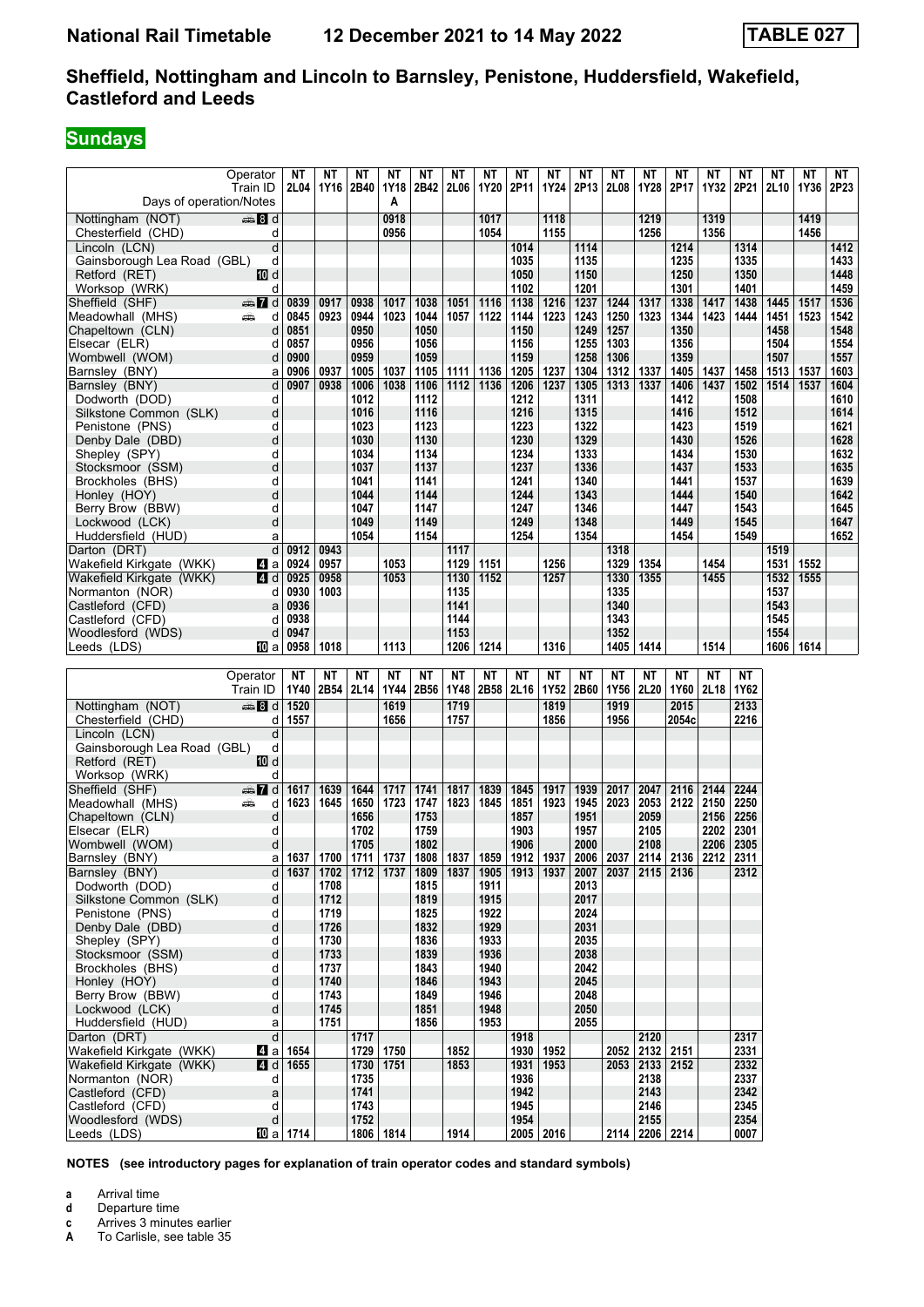### **Mondays to Fridays**

|                                                      | Operator<br>Train ID  | ΝT<br>2L49   | ΝT<br>2L51   | ΝT<br>2L90        | NΤ<br>2L99        | ΝT<br>2B03        | NΤ<br>1L33        | NΤ<br>2L53        | NΤ<br>1Y07        | ΝT<br>2B05        | ΝT<br>1L37        | NΤ<br>2L55               | NΤ<br>2063             | ΝT<br>1Y09    | NΤ<br>2B07   | NΤ<br>1L41        | NΤ<br>2L57   | NΤ<br><b>1Y11</b> | ΝT<br>2B09   |
|------------------------------------------------------|-----------------------|--------------|--------------|-------------------|-------------------|-------------------|-------------------|-------------------|-------------------|-------------------|-------------------|--------------------------|------------------------|---------------|--------------|-------------------|--------------|-------------------|--------------|
| Days of operation/Notes                              |                       |              |              | A                 |                   |                   |                   |                   |                   |                   |                   |                          |                        |               |              |                   |              |                   |              |
| Leeds (LDS)<br>Woodlesford (WDS)                     | <b>ID</b> d<br>d      |              |              |                   | 0554<br>0603      |                   | 0638              | 0632<br>0641      | 0703              |                   | 0738              | 0732<br>0741             |                        | 0804          |              | 0837              | 0832<br>0841 | 0909              |              |
| Castleford (CFD)                                     | a                     |              |              |                   | 0612              |                   |                   | 0649              |                   |                   |                   | 0749                     |                        |               |              |                   | 0849         |                   |              |
| Castleford (CFD)                                     | d                     |              |              |                   | 0614              |                   |                   | 0652              |                   |                   |                   | 0752                     | 0758                   |               |              |                   | 0852         |                   |              |
| Normanton (NOR)<br>Wakefield Kirkgate (WKK)          | d<br>Z1 a             |              |              |                   | 0620<br>0625      |                   | 0654              | 0657<br>0702      | 0722              |                   | 0755              | 0757<br>0802             | 0804<br>0809           | 0821          |              | 0855              | 0857<br>0902 | 0925              |              |
| Wakefield Kirkgate (WKK)                             | <b>4 d</b>            |              |              |                   | 0626              |                   | 0655              | 0703              | 0723              |                   | 0756              | 0803                     |                        | 0822          |              | 0855              | 0903         | 0926              |              |
| Darton (DRT)                                         | d                     |              |              |                   | 0637              |                   |                   | 0714              |                   |                   |                   | 0814                     |                        |               |              |                   | 0914         |                   |              |
| Huddersfield (HUD)                                   | d                     |              |              |                   |                   | 0613              |                   |                   |                   | 0710              |                   |                          |                        |               | 0810         |                   |              |                   | 0912         |
| Lockwood (LCK)<br>Berry Brow (BBW)                   | d<br>d                |              |              |                   |                   | 0616<br>0619      |                   |                   |                   | 0713<br>0716      |                   |                          |                        |               | 0813<br>0816 |                   |              |                   | 0915<br>0918 |
| Honley (HOY)                                         | d                     |              |              |                   |                   | 0622              |                   |                   |                   | 0719              |                   |                          |                        |               | 0819         |                   |              |                   | 0921         |
| Brockholes (BHS)                                     | d                     |              |              |                   |                   | 0625              |                   |                   |                   | 0722              |                   |                          |                        |               | 0822         |                   |              |                   | 0924         |
| Stocksmoor (SSM)                                     | d                     |              |              |                   |                   | 0629              |                   |                   |                   | 0726              |                   |                          |                        |               | 0826         |                   |              |                   | 0928         |
| Shepley (SPY)                                        | d                     |              |              |                   |                   | 0631              |                   |                   |                   | 0728              |                   |                          |                        |               | 0828         |                   |              |                   | 0930         |
| Denby Dale (DBD)<br>Penistone (PNS)                  | d<br>d                |              |              |                   |                   | 0636<br>0644      |                   |                   |                   | 0733<br>0741      |                   |                          |                        |               | 0833<br>0841 |                   |              |                   | 0935<br>0943 |
| Silkstone Common (SLK)                               | d                     |              |              |                   |                   | 0649              |                   |                   |                   | 0746              |                   |                          |                        |               | 0846         |                   |              |                   | 0948         |
| Dodworth (DOD)                                       | d                     |              |              |                   |                   | 0653              |                   |                   |                   | 0750              |                   |                          |                        |               | 0850         |                   |              |                   | 0952         |
| Barnsley (BNY)                                       | a                     |              |              |                   | 0644              | 0700              | 0710              | 0721              | 0738              | 0757              | 0810              | 0821                     |                        | 0837          | 0857         | 0909              | 0921         | 0941              | 0959         |
| Barnsley (BNY)                                       | d                     | 0523         | 0552         | 0620              | 0645              | 0701              | 0712              | 0722              | 0739              | 0758              | 0812              | 0822                     |                        | 0838          | 0858         | 0911              | 0921         | 0942              | 1000         |
| Wombwell (WOM)<br>Elsecar (ELR)                      | d<br>d                | 0529<br>0532 | 0557<br>0601 | 0625<br>0629      | 0650<br>0654      | 0706<br>0710      |                   | 0727<br>0731      |                   | 0803<br>0807      |                   | 0827<br>0831             |                        |               | 0903<br>0907 |                   | 0927<br>0931 |                   | 1006<br>1010 |
| Chapeltown (CLN)                                     | d                     | 0538         | 0607         | 0635              | 0700              | 0716              |                   | 0737              |                   | 0813              |                   | 0837                     |                        |               | 0913         |                   | 0936         |                   | 1016         |
| Meadowhall (MHS)                                     | پېښ<br>d              | 0543         | 0613         | 0641              | 0707              | 0722              | 0726              | 0746q             | 0753              | 0822g             | 0828              | 0844                     |                        | 0857e         | 0921         | 0927              | 0943         | 0957              | 1022         |
| Sheffield (SHF)                                      | ⊯ <mark>7</mark> a    | 0551         | 0621         | 0648              | 0714              | 0729              | 0733              | 0754              | 0801              | 0829              | 0836              | 0852                     |                        | 0904          | 0928         | 0934              | 0951         | 1004              | 1029         |
| Worksop (WRK)                                        | a                     |              |              | 0729              |                   |                   | 0758              |                   |                   |                   | 0910              |                          |                        |               |              | 1009              |              |                   |              |
| Retford (RET)<br>Gainsborough Lea Road (GBL)         | 100 a                 |              |              | 0739              |                   |                   | 0809<br>0824      |                   |                   |                   | 0920<br>0937      |                          |                        |               |              | 1019<br>1034      |              |                   |              |
| Lincoln (LCN)                                        | a<br>a                |              |              |                   |                   |                   | 0847              |                   |                   |                   | 1001              |                          |                        |               |              | 1059              |              |                   |              |
| Chesterfield (CHD)                                   | a                     |              |              |                   |                   |                   |                   |                   | 0820              |                   |                   |                          |                        | 0922          |              |                   |              | 1022              |              |
| Nottingham (NOT)                                     | a ananan              |              |              |                   |                   |                   |                   |                   | 0859              |                   |                   |                          |                        | 0959          |              |                   |              | 1058              |              |
|                                                      |                       |              |              |                   |                   |                   |                   |                   |                   |                   |                   |                          |                        |               |              |                   |              |                   |              |
|                                                      |                       |              |              |                   |                   |                   |                   |                   |                   |                   |                   |                          |                        |               |              |                   |              |                   |              |
|                                                      | Operator<br>Train ID  | NΤ<br>1L45   | NΤ<br>2L59   | <b>NT</b><br>1Y13 | <b>NT</b><br>2B11 | <b>NT</b><br>1L49 | <b>NT</b><br>2L61 | <b>NT</b><br>1Y15 | <b>NT</b><br>2B13 | <b>NT</b><br>1L53 | <b>NT</b><br>2L63 | <b>NT</b><br><b>1Y17</b> | ΝT<br>2B <sub>15</sub> | ΝT<br>1L57    | ΝT<br>2L65   | <b>NT</b><br>1Y19 | NΤ<br>2B17   | <b>NT</b><br>1L61 | NT<br>2L67   |
| Leeds (LDS)                                          | <b>ID</b> d           | 0938         | 0932         | 1009              |                   | 1038              | 1032              | 1109              |                   | 1138              | 1132              | 1209                     |                        | 1238          | 1232         | 1309              |              | 1338              | 1332         |
| Woodlesford (WDS)                                    | d                     |              | 0941         |                   |                   |                   | 1041              |                   |                   |                   | 1141              |                          |                        |               | 1241         |                   |              |                   | 1341         |
| Castleford (CFD)                                     | a                     |              | 0949         |                   |                   |                   | 1049              |                   |                   |                   | 1149              |                          |                        |               | 1249         |                   |              |                   | 1349         |
| Castleford (CFD)                                     | d                     |              | 0952         |                   |                   |                   | 1052              |                   |                   |                   | 1152              |                          |                        |               | 1252         |                   |              |                   | 1352         |
| Normanton (NOR)                                      | d                     |              | 0957         |                   |                   |                   | 1057              |                   |                   |                   | 1157              |                          |                        |               | 1257         |                   |              |                   | 1357         |
| Wakefield Kirkgate (WKK)<br>Wakefield Kirkgate (WKK) | M a<br>L4 d           | 0955<br>0956 | 1002<br>1003 | 1025<br>1026      |                   | 1055<br>1056      | 1102<br>1103      | 1125<br>1126      |                   | 1158<br>1158      | 1202<br>1203      | 1226<br>1227             |                        | 1254<br>1255  | 1302<br>1303 | 1325<br>1326      |              | 1355<br>1356      | 1402<br>1403 |
| Darton (DRT)                                         | d                     |              | 1014         |                   |                   |                   | 1114              |                   |                   |                   | 1214              |                          |                        |               | 1314         |                   |              |                   | 1414         |
| Huddersfield (HUD)                                   | d                     |              |              |                   | 1010              |                   |                   |                   | 1112              |                   |                   |                          | 1212                   |               |              |                   | 1312         |                   |              |
| Lockwood (LCK)                                       | d                     |              |              |                   | 1013              |                   |                   |                   | 1115              |                   |                   |                          | 1215                   |               |              |                   | 1315         |                   |              |
| Berry Brow (BBW)                                     | d                     |              |              |                   | 1016              |                   |                   |                   | 1118              |                   |                   |                          | 1218                   |               |              |                   | 1318         |                   |              |
| Honley (HOY)<br>Brockholes (BHS)                     | d<br>d                |              |              |                   | 1019<br>1022      |                   |                   |                   | 1121<br>1124      |                   |                   |                          | 1221<br>1224           |               |              |                   | 1321<br>1324 |                   |              |
| Stocksmoor (SSM)                                     | d                     |              |              |                   | 1026              |                   |                   |                   | 1128              |                   |                   |                          | 1228                   |               |              |                   | 1328         |                   |              |
| Shepley (SPY)                                        | d                     |              |              |                   | 1028              |                   |                   |                   | 1130              |                   |                   |                          | 1230                   |               |              |                   | 1330         |                   |              |
| Denby Dale (DBD)                                     | d                     |              |              |                   | 1033              |                   |                   |                   | 1135              |                   |                   |                          | 1235                   |               |              |                   | 1335         |                   |              |
| Penistone (PNS)                                      | d<br>d                |              |              |                   | 1041<br>1046      |                   |                   |                   | 1143              |                   |                   |                          | 1243                   |               |              |                   | 1343         |                   |              |
| Silkstone Common (SLK)<br>Dodworth (DOD)             | d                     |              |              |                   | 1050              |                   |                   |                   | 1148<br>1152      |                   |                   |                          | 1248<br>1252           |               |              |                   | 1348<br>1352 |                   |              |
| Barnsley (BNY)                                       | a                     | 1011         | 1021         | 1041              | 1057              | 1110              | 1121              | 1141              | 1159              | 1213              | 1221              | 1242                     | 1259                   | 1310          | 1321         | 1342              | 1359         | 1410              | 1421         |
| Barnsley (BNY)                                       | d                     | 1013         | 1022         | 1042              | 1058              | 1112              | 1122              | 1142              | 1200              | 1214              | 1222              | 1242                     | 1300                   | $1312$   1322 |              | 1342              | 1400         | 1412              | 1422         |
| Wombwell (WOM)                                       | d                     |              | 1027         |                   | 1103              |                   | 1127              |                   | 1205              |                   | 1227              |                          | 1305                   |               | 1327         |                   | 1405         |                   | 1427         |
| Elsecar (ELR)<br>Chapeltown (CLN)                    | d<br>d                |              | 1031<br>1037 |                   | 1107<br>1113      |                   | 1131<br>1137      |                   | 1209<br>1215      |                   | 1231<br>1237      |                          | 1309<br>1315           |               | 1331<br>1337 |                   | 1409<br>1415 |                   | 1431<br>1437 |
| Meadowhall (MHS)                                     | æ<br>d                | 1028         | 1043         | 1057              | 1121              | 1128              | 1143              | 1157              | 1221              | 1230              | 1244              | 1257                     | 1321                   | 1327          | 1343         | 1357              | 1421         | 1428              | 1443         |
| Sheffield (SHF)                                      | dan <mark>7i</mark> a | 1035         | 1051         | 1104              | 1128              | 1135              | 1151              | 1204              | 1228              | 1237              | 1251              | 1305                     | 1328                   | 1334          | 1351         | 1404              | 1428         | 1435              | 1451         |
| Worksop (WRK)                                        | a                     | 1111         |              |                   |                   | 1216              |                   |                   |                   | 1308              |                   |                          |                        | 1408          |              |                   |              | 1506              |              |
| Retford (RET)                                        | 100 a                 | 1121         |              |                   |                   | 1227              |                   |                   |                   | 1318              |                   |                          |                        | 1418          |              |                   |              | 1516              |              |
| Gainsborough Lea Road (GBL)<br>Lincoln (LCN)         | a<br>a                | 1137<br>1203 |              |                   |                   | 1245<br>1310      |                   |                   |                   | 1333<br>1356      |                   |                          |                        | 1433<br>1456  |              |                   |              | 1531<br>1554      |              |
| Chesterfield (CHD)<br>Nottingham (NOT)               | a<br><del>⊯</del> ыВа |              |              | 1122<br>1158      |                   |                   |                   | 1222<br>1258      |                   |                   |                   | 1323<br>1359             |                        |               |              | 1422<br>1459      |              |                   |              |

- **a** Arrival time
- **d** Departure time
- 
- **e** Arrives 4 minutes earlier<br>**g** Arrives 3 minutes earlier<br>**A** To Gainsborough Centra **g** Arrives 3 minutes earlier
- To Gainsborough Central, see table 26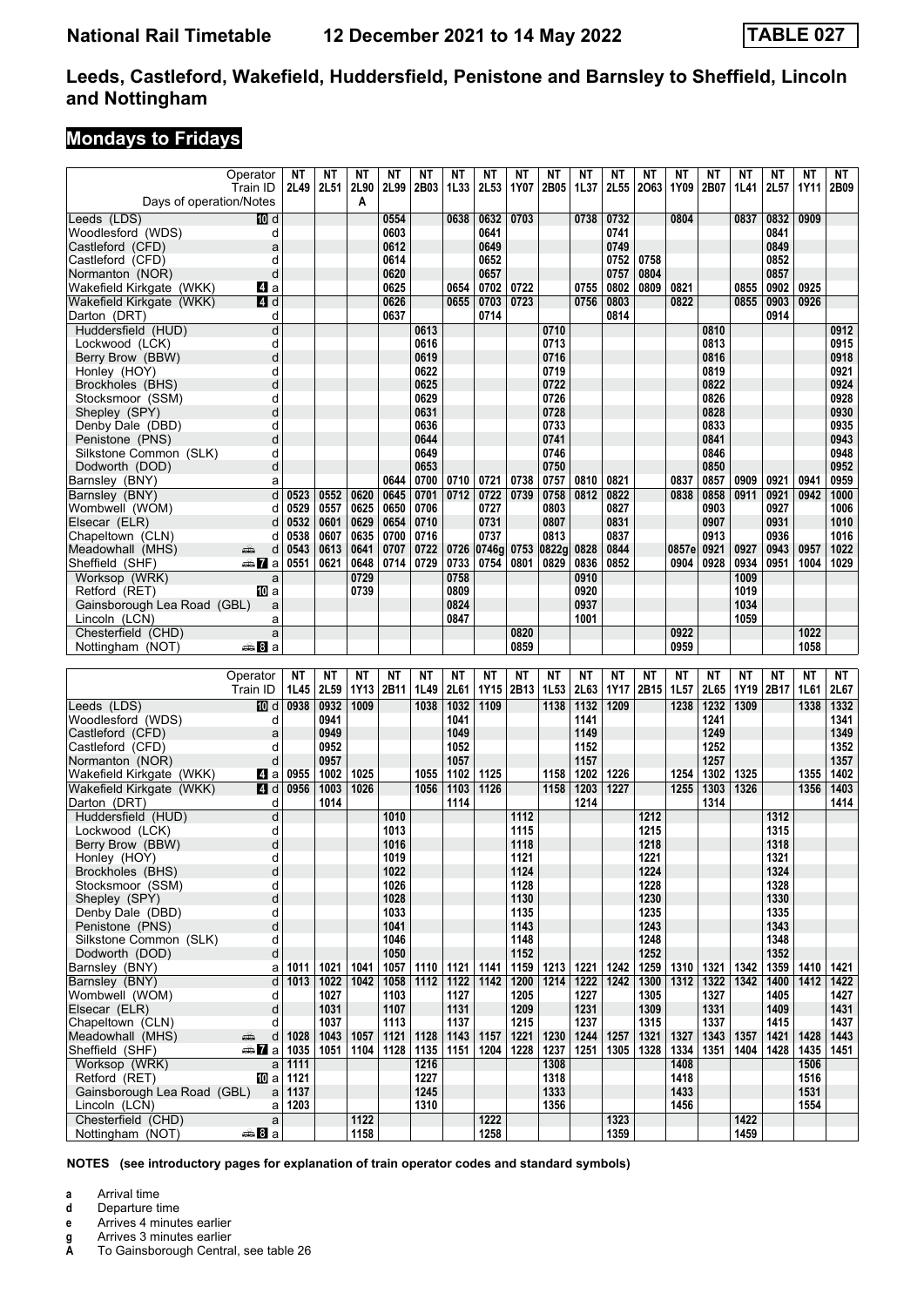### **Mondays to Fridays**

|                                             | Operator                 | ΝT            | ΝT           | ΝT           | NΤ           | <b>NT</b> | <b>NT</b>     | NΤ           | NΤ           | <b>NT</b>    | <b>NT</b>    | NT                         | <b>NT</b>    | <b>NT</b>    | <b>NT</b>               | <b>NT</b>        | <b>NT</b>    | <b>NT</b>     | <b>NT</b>     |
|---------------------------------------------|--------------------------|---------------|--------------|--------------|--------------|-----------|---------------|--------------|--------------|--------------|--------------|----------------------------|--------------|--------------|-------------------------|------------------|--------------|---------------|---------------|
|                                             | Train ID                 | 1Y21          | 2B19         | 1L65         | 2L69         | 1Y23      | 2B21          | 1L69         | 2L71         | <b>1Y25</b>  | 2B23         | 1L73                       | 2L73         | 2081         | 1Y27                    | 2B <sub>25</sub> | 1L77         | 2L75          | 1Y29          |
| Leeds (LDS)                                 | 100 d                    | 1409          |              | 1436         | 1432         | 1509      |               | 1538         | 1532         | 1609         |              | 1638                       | 1632         |              | 1709                    |                  | 1738         | 1732          | 1803          |
| Woodlesford (WDS)                           | d                        |               |              |              | 1441         |           |               |              | 1541         |              |              |                            | 1641         |              |                         |                  |              | 1741          |               |
| Castleford (CFD)                            | a                        |               |              |              | 1449         |           |               |              | 1549         |              |              |                            | 1649         |              |                         |                  |              | 1749          |               |
| Castleford (CFD)                            | d                        |               |              |              | 1452         |           |               |              | 1552         |              |              |                            | 1652         | 1658         |                         |                  |              | 1752          |               |
| Normanton (NOR)<br>Wakefield Kirkgate (WKK) | d<br>Z1 a                | 1425          |              | 1455         | 1457<br>1502 | 1525      |               | 1555         | 1557<br>1602 | 1626         |              | 1654                       | 1657<br>1702 | 1704<br>1709 | 1721<br>1726            |                  | 1755         | 1757<br>1802  | 1821          |
| Wakefield Kirkgate (WKK)                    | <b>4</b> d               | 1426          |              | 1456         | 1503         | 1526      |               | 1556         | 1603         | 1626         |              | 1655                       | 1703         |              | 1727                    |                  | 1756         | 1803          | 1822          |
| Darton (DRT)                                | d                        |               |              |              | 1514         |           |               |              | 1614         |              |              |                            | 1714         |              |                         |                  |              | 1814          |               |
| Huddersfield (HUD)                          | d                        |               | 1412         |              |              |           | 1512          |              |              |              | 1612         |                            |              |              |                         | 1712             |              |               |               |
| Lockwood (LCK)                              | d                        |               | 1415         |              |              |           | 1515          |              |              |              | 1615         |                            |              |              |                         | 1715             |              |               |               |
| Berry Brow (BBW)                            | d                        |               | 1418         |              |              |           | 1518          |              |              |              | 1618         |                            |              |              |                         | 1718             |              |               |               |
| Honley (HOY)                                | d                        |               | 1421         |              |              |           | 1521          |              |              |              | 1621         |                            |              |              |                         | 1721             |              |               |               |
| Brockholes (BHS)                            | d                        |               | 1424         |              |              |           | 1524          |              |              |              | 1624         |                            |              |              |                         | 1724             |              |               |               |
| Stocksmoor (SSM)<br>Shepley (SPY)           | d<br>d                   |               | 1428<br>1430 |              |              |           | 1528<br>1530  |              |              |              | 1628<br>1630 |                            |              |              |                         | 1728<br>1730     |              |               |               |
| Denby Dale (DBD)                            | d                        |               | 1435         |              |              |           | 1535          |              |              |              | 1635         |                            |              |              |                         | 1735             |              |               |               |
| Penistone (PNS)                             | d                        |               | 1443         |              |              |           | 1543          |              |              |              | 1643         |                            |              |              |                         | 1743             |              |               |               |
| Silkstone Common (SLK)                      | d                        |               | 1448         |              |              |           | 1548          |              |              |              | 1648         |                            |              |              |                         | 1748             |              |               |               |
| Dodworth (DOD)                              | d                        |               | 1452         |              |              |           | 1552          |              |              |              | 1652         |                            |              |              |                         | 1752             |              |               |               |
| Barnsley (BNY)                              | a                        | 1441          | 1459         | 1510         | 1521         | 1541      | 1559          | 1610         | 1621         | 1642         | 1659         | 1709                       | 1721         |              | 1742                    | 1759             | 1810         | 1821          | 1837          |
| Barnsley (BNY)                              | d                        | 1442          | 1500         | 1512         | 1521         | 1542      | 1600          | 1612         | 1622         | 1642         | 1700         | 1711                       | 1721         |              | 1743                    | 1800             | 1812         | 1822          | 1837          |
| Wombwell (WOM)                              | d                        |               | 1505         |              | 1527         |           | 1605          |              | 1627         |              | 1705         |                            | 1727         |              |                         | 1805             |              | 1827          |               |
| Elsecar (ELR)                               | d                        |               | 1509<br>1515 |              | 1531<br>1536 |           | 1609<br>1615  |              | 1631<br>1637 |              | 1709<br>1715 |                            | 1731<br>1736 |              |                         | 1809<br>1815     |              | 1831<br>1837  |               |
| Chapeltown (CLN)<br>Meadowhall (MHS)        | d<br>پیش<br>d            | 1457          | 1521         | 1528         | 1543         | 1557      | 1621          | 1628         | 1643         | 1657         | 1721         | 1727                       | 1742         |              | 1757                    | 1821             | 1828         | 1844          | 1856f         |
| Sheffield (SHF)                             | dan <mark>7</mark> a     | 1504          | 1528         | 1535         | 1551         | 1604      | 1628          | 1635         | 1651         | 1705         | 1728         | 1734                       | 1751         |              | 1804                    | 1828             | 1835         | 1851          | 1904          |
| Worksop (WRK)                               | a                        |               |              | 1607         |              |           |               | 1709         |              |              |              | 1809                       |              |              |                         |                  | 1914         |               |               |
| Retford (RET)                               | 100 a                    |               |              | 1617         |              |           |               | 1719         |              |              |              | 1819                       |              |              |                         |                  | 1924         |               |               |
| Gainsborough Lea Road (GBL)                 | a                        |               |              | 1632         |              |           |               | 1734         |              |              |              | 1834                       |              |              |                         |                  | 1939         |               |               |
| Lincoln (LCN)                               | a                        |               |              | 1655         |              |           |               | 1758         |              |              |              | 1858                       |              |              |                         |                  | 2007         |               |               |
| Chesterfield (CHD)                          | a                        | 1522          |              |              |              | 1622      |               |              |              | 1722         |              |                            |              |              | 1822                    |                  |              |               | 1922          |
| Nottingham (NOT)                            | dana <mark>a</mark> n Ba | 1559          |              |              |              | 1658      |               |              |              | 1800         |              |                            |              |              | 1858                    |                  |              |               | 1959          |
|                                             |                          |               |              |              |              |           |               |              |              |              |              |                            |              |              |                         |                  |              |               |               |
|                                             |                          | NΤ            | NΤ           | NΤ           | NΤ           | NΤ        | NΤ            | NΤ           | NΤ           | ΝT           | ΝT           | ΝT                         | NΤ           | NΤ           | NΤ                      | NΤ               | NΤ           | NΤ            |               |
|                                             | Operator<br>Train ID     | 2B29          | 2B31         | 1L81         | 2L77         | 2085      | <b>1Y31</b>   | 2B33         | 2L79         | 1Y99         | 2B35         | 2L81                       | 1Y35         | 2B37         | 1N61                    | 2L83             | 2L85         | 2B39          | NΤ<br>2L87    |
| Leeds (LDS)                                 | <b>ID</b> d              |               |              | 1838         | 1832         |           | 1903          |              | 1932         | 2004         |              | 2032                       | 2104         |              | 2137                    | 2131             | 2232         |               | 2302          |
| Woodlesford (WDS)                           | d                        |               |              |              | 1841         |           |               |              | 1941         |              |              | 2041                       |              |              |                         | 2140             | 2241         |               | 2311          |
| Castleford (CFD)                            | a                        |               |              |              | 1849         |           |               |              | 1949         |              |              | 2049                       |              |              |                         | 2148             | 2249         |               | 2320          |
| Castleford (CFD)                            | d                        |               |              |              | 1852         | 1858      |               |              | 1952         |              |              | 2052                       |              |              |                         | 2151             | 2252         |               | 2322          |
| Normanton (NOR)                             | d                        |               |              | 1852         | 1857         | 1904      |               |              | 1957         |              |              | 2057                       |              |              |                         | 2156             | 2257         |               | 2328          |
| Wakefield Kirkgate (WKK)                    | ZI a                     |               |              | 1857         | 1902         | 1910      | 1921          |              | 2002         | 2021         |              | 2102                       | 2121         |              | 2154                    | 2201             | 2302         |               | 2333          |
| Wakefield Kirkgate (WKK)                    | 4 d                      |               |              | 1858         | 1903         |           | 1922          |              | 2003         | 2022         |              | 2103                       | 2122         |              | 2155                    | 2202             | 2303         |               | 2333          |
| Darton (DRT)                                | d                        |               |              |              | 1914         |           |               |              | 2014         |              |              | 2114                       |              |              |                         | 2213             | 2314         |               | 2344          |
| Huddersfield (HUD)<br>Lockwood (LCK)        | d<br>d                   | 1751<br>1754  | 1813<br>1816 |              |              |           |               | 1912<br>1915 |              |              | 2012<br>2015 |                            |              | 2112<br>2115 |                         |                  |              | 2250<br>2253  |               |
| Berry Brow (BBW)                            | d                        | 1757          | 1819         |              |              |           |               | 1918         |              |              | 2018         |                            |              | 2118         |                         |                  |              | 2256          |               |
| Honley (HOY)                                | d                        | 1800          | 1822         |              |              |           |               | 1921         |              |              | 2021         |                            |              | 2121         |                         |                  |              | 2259          |               |
| Brockholes (BHS)                            | d                        | 1803          | 1825         |              |              |           |               | 1924         |              |              | 2024         |                            |              | 2124         |                         |                  |              | 2302          |               |
| Stocksmoor (SSM)                            | d                        | 1807          | 1829         |              |              |           |               | 1928         |              |              | 2028         |                            |              | 2128         |                         |                  |              | 2306          |               |
| Shepley (SPY)                               | d                        | 1809          | 1831         |              |              |           |               | 1930         |              |              | 2030         |                            |              | 2130         |                         |                  |              | 2308          |               |
| Denby Dale (DBD)<br>Penistone (PNS)         | d<br>d                   | 1814          | 1839         |              |              |           |               | 1935         |              |              | 2035         |                            |              | 2135         |                         |                  |              | 2313          |               |
| Silkstone Common (SLK)                      | d                        | 1826f<br>1832 | 1846<br>1852 |              |              |           |               | 1943<br>1948 |              |              | 2043<br>2048 |                            |              | 2143<br>2148 |                         |                  |              | 2324e<br>2329 |               |
| Dodworth (DOD)                              | d                        | 1835          | 1855         |              |              |           |               | 1952         |              |              | 2052         |                            |              | 2152         |                         |                  |              | 2333          |               |
| Barnsley (BNY)                              | a                        | 1843          | 1902         | 1913         | 1921         |           | 1937          | 1959         | 2021         | 2037         | 2059         | 2121                       | 2137         | 2159         | 2210                    | 2220             | 2321         | 2339 2351     |               |
| Barnsley (BNY)                              | d                        | 1845          | 1902         | 1914         | 1922         |           | 1938          | 2000         | 2022         | 2038         | 2100         | 2122                       | 2138         | 2200         | 2212 2221               |                  | 2322         | 2340          | 2352          |
| Wombwell (WOM)                              | d                        | 1850          | 1908         |              | 1927         |           |               | 2005         | 2027         |              | 2105 2127    |                            |              | 2205         |                         | 2226             | 2327         | 2345          | 2357          |
| Elsecar (ELR)                               | d                        | 1854          | 1912         |              | 1931         |           |               | 2009         | 2031         |              | 2109         | 2131                       |              | 2209         |                         | 2230             | 2331         | 2349          | 0002          |
| Chapeltown (CLN)                            | d                        | 1900          | 1917         |              | 1937         |           |               | 2015         | 2037         |              | 2115 2137    |                            |              | 2215         |                         | 2236             | 2337         | 2355          | 0007          |
| Meadowhall (MHS)<br>Sheffield (SHF)         | پیش<br>d<br>antana ka    | 1909<br>1919  | 1923<br>1932 | 1929<br>1936 | 1944<br>1951 |           | 1957f<br>2004 | 2021<br>2028 | 2043<br>2051 | 2051<br>2101 | 2121<br>2129 | $2144$ 2155<br>$2152$ 2203 |              | 2229         | 2221 2230e 2242<br>2240 | 2250             | 2343<br>2351 | 0002<br>0009  | 0015a<br>0024 |
| Worksop (WRK)                               | a                        |               |              | 2009         |              |           |               |              |              |              |              |                            |              |              |                         |                  |              |               |               |
| Retford (RET)                               | [[] a                    |               |              | 2019         |              |           |               |              |              |              |              |                            |              |              |                         |                  |              |               |               |
| Gainsborough Lea Road (GBL)                 | a                        |               |              | 2035         |              |           |               |              |              |              |              |                            |              |              |                         |                  |              |               |               |
| Lincoln (LCN)                               | a                        |               |              | 2057         |              |           |               |              |              |              |              |                            |              |              |                         |                  |              |               |               |
| Chesterfield (CHD)<br>Nottingham (NOT)      | a<br>—аВа                |               |              |              |              |           | 2022<br>2059  |              |              | 2119<br>2200 |              |                            | 2220<br>2258 |              |                         |                  |              |               |               |

**NOTES (see introductory pages for explanation of train operator codes and standard symbols)**

**a** Arrival time<br>**d** Departure ti

**d** Departure time

**e** Arrives 4 minutes earlier

**f** Arrives 5 minutes earlier<br>**g** Arrives 3 minutes earlier **g** Arrives 3 minutes earlier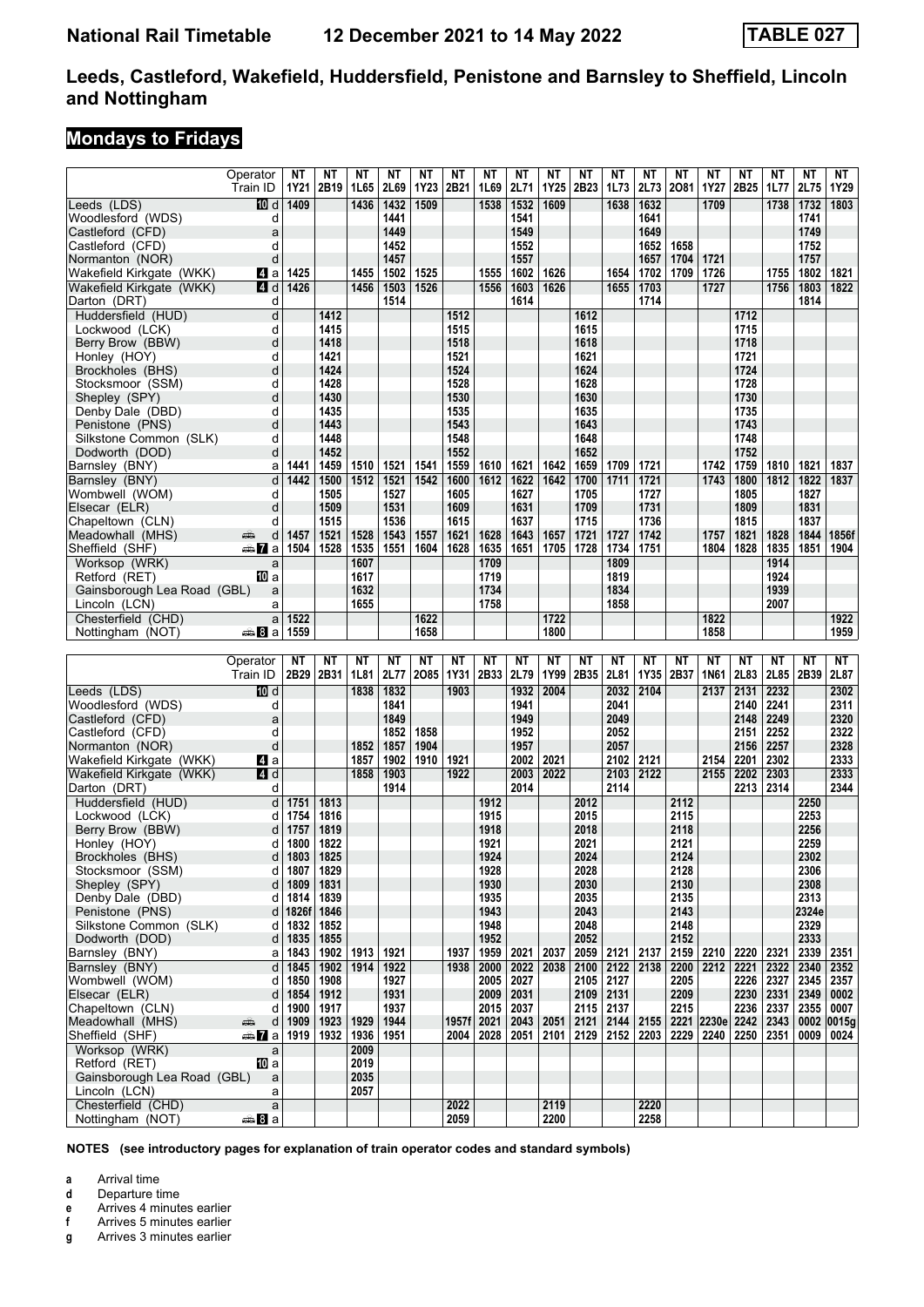# **Saturdays**

| Days of operation/Notes              | Operator<br>Train ID     | ΝT           | <b>NT</b><br>2L49 2L51 | ΝT<br>2L90<br>A   | ΝT<br>2L99        | ΝT<br>2B03        | NΤ<br>1L33        | NΤ<br><b>2L53</b> | ΝT<br>1Y07        | ΝT<br>2B05        | ΝT<br>1L37        | ΝT<br><b>2L55</b> | ΝT<br>2063   | NΤ<br>1Y09        | NΤ<br>2B07            | ΝT<br>1L41        | ΝT<br>2L57   | ΝT<br>1Y11        | NT<br>2B09   |
|--------------------------------------|--------------------------|--------------|------------------------|-------------------|-------------------|-------------------|-------------------|-------------------|-------------------|-------------------|-------------------|-------------------|--------------|-------------------|-----------------------|-------------------|--------------|-------------------|--------------|
| Leeds (LDS)                          | 100 d                    |              |                        |                   | 0554              |                   | 0638              | 0632              | 0705              |                   | 0738              | 0732              |              | 0804              |                       | 0837              | 0832         | 0909              |              |
| Woodlesford (WDS)                    | d                        |              |                        |                   | 0603              |                   |                   | 0641              |                   |                   |                   | 0741              |              |                   |                       |                   | 0841         |                   |              |
| Castleford (CFD)                     | a                        |              |                        |                   | 0612              |                   |                   | 0649              |                   |                   |                   | 0749              |              |                   |                       |                   | 0849         |                   |              |
| Castleford (CFD)                     | d                        |              |                        |                   | 0614              |                   |                   | 0652              |                   |                   |                   | 0752              | 0758         |                   |                       |                   | 0852         |                   |              |
| Normanton (NOR)                      | d                        |              |                        |                   | 0620              |                   |                   | 0657              |                   |                   |                   | 0757              | 0804         |                   |                       |                   | 0857         |                   |              |
| Wakefield Kirkgate (WKK)             | ZI a                     |              |                        |                   | 0625              |                   | 0654              | 0702              | 0722              |                   | 0755              | 0802              | 0809         | 0821              |                       | 0855              | 0902         | 0925              |              |
| Wakefield Kirkgate (WKK)             | <b>4 d</b>               |              |                        |                   | 0626              |                   | 0655              | 0703              | 0722              |                   | 0756              | 0803              |              | 0822              |                       | 0855              | 0903         | 0926              |              |
| Darton (DRT)<br>Huddersfield (HUD)   | d<br>d                   |              |                        |                   | 0637              | 0613              |                   | 0714              |                   | 0710              |                   | 0814              |              |                   | 0810                  |                   | 0914         |                   | 0912         |
| Lockwood (LCK)                       | d                        |              |                        |                   |                   | 0616              |                   |                   |                   | 0713              |                   |                   |              |                   | 0813                  |                   |              |                   | 0915         |
| Berry Brow (BBW)                     | d                        |              |                        |                   |                   | 0619              |                   |                   |                   | 0716              |                   |                   |              |                   | 0816                  |                   |              |                   | 0918         |
| Honley (HOY)                         | d                        |              |                        |                   |                   | 0622              |                   |                   |                   | 0719              |                   |                   |              |                   | 0819                  |                   |              |                   | 0921         |
| Brockholes (BHS)                     | d                        |              |                        |                   |                   | 0625              |                   |                   |                   | 0722              |                   |                   |              |                   | 0822                  |                   |              |                   | 0924         |
| Stocksmoor (SSM)                     | d                        |              |                        |                   |                   | 0629              |                   |                   |                   | 0726              |                   |                   |              |                   | 0826                  |                   |              |                   | 0928         |
| Shepley (SPY)                        | d                        |              |                        |                   |                   | 0631              |                   |                   |                   | 0728              |                   |                   |              |                   | 0828                  |                   |              |                   | 0930         |
| Denby Dale (DBD)                     | d                        |              |                        |                   |                   | 0636              |                   |                   |                   | 0733              |                   |                   |              |                   | 0833                  |                   |              |                   | 0935         |
| Penistone (PNS)                      | d                        |              |                        |                   |                   | 0644              |                   |                   |                   | 0741              |                   |                   |              |                   | 0841                  |                   |              |                   | 0943         |
| Silkstone Common (SLK)               | d                        |              |                        |                   |                   | 0649              |                   |                   |                   | 0746              |                   |                   |              |                   | 0846                  |                   |              |                   | 0948         |
| Dodworth (DOD)                       | d                        |              |                        |                   |                   | 0653              |                   |                   |                   | 0750              |                   |                   |              |                   | 0850                  |                   |              |                   | 0952         |
| Barnsley (BNY)                       | a                        |              |                        |                   | 0644              | 0700              | 0710              | 0721              | 0738              | 0757              | 0810              | 0821              |              | 0837              | 0857                  | 0909              | 0921         | 0941              | 0959         |
| Barnsley (BNY)                       | d                        | 0523         | 0552                   | 0620              | 0645              | 0701              | 0712              | 0722              | 0738              | 0758              | 0812              | 0822              |              | 0838              | 0858                  | 0911              | 0921         | 0942              | 1000         |
| Wombwell (WOM)                       | d                        | 0529         | 0557                   | 0625              | 0650              | 0706              |                   | 0727              |                   | 0803              |                   | 0827              |              |                   | 0903                  |                   | 0927         |                   | 1006         |
| Elsecar (ELR)                        | d                        | 0532<br>0538 | 0601                   | 0629<br>0635      | 0654<br>0700      | 0710              |                   | 0731<br>0737      |                   | 0807<br>0813      |                   | 0831<br>0837      |              |                   | 0907<br>0913          |                   | 0931<br>0936 |                   | 1010<br>1016 |
| Chapeltown (CLN)<br>Meadowhall (MHS) | d<br>æ<br>d              | 0543         | 0607<br>0613           | 0641              | 0707              | 0716<br>0722      | 0726              | 0746f             | 0753              | 0822f             | 0828              | 0844              |              | 0857e             | 0921                  | 0927              | 0943         | 0957              | 1022         |
| Sheffield (SHF)                      | dan Ma                   | 0551         | 0621                   | 0648              | 0714              | 0729              | 0733              | 0754              | 0801              | 0829              | 0836              | 0851              |              | 0904              | 0928                  | 0934              | 0951         | 1004              | 1029         |
| Worksop (WRK)                        | a                        |              |                        | 0729              |                   |                   | 0758              |                   |                   |                   | 0910              |                   |              |                   |                       | 1009              |              |                   |              |
| Retford (RET)                        | 100 a                    |              |                        | 0739              |                   |                   | 0809              |                   |                   |                   | 0920              |                   |              |                   |                       | 1019              |              |                   |              |
| Gainsborough Lea Road (GBL)          | a                        |              |                        |                   |                   |                   | 0824              |                   |                   |                   | 0937              |                   |              |                   |                       | 1034              |              |                   |              |
| Lincoln (LCN)                        | a                        |              |                        |                   |                   |                   | 0847              |                   |                   |                   | 1001              |                   |              |                   |                       | 1059              |              |                   |              |
| Chesterfield (CHD)                   | a                        |              |                        |                   |                   |                   |                   |                   | 0818              |                   |                   |                   |              | 0922              |                       |                   |              | 1022              |              |
| Nottingham (NOT)                     | dana <mark>a</mark> n Ba |              |                        |                   |                   |                   |                   |                   | 0855              |                   |                   |                   |              | 0959              |                       |                   |              | 1058              |              |
|                                      |                          |              |                        |                   |                   |                   |                   |                   |                   |                   |                   |                   |              |                   |                       |                   |              |                   |              |
|                                      |                          |              |                        |                   |                   |                   |                   |                   |                   |                   |                   |                   |              |                   |                       |                   |              |                   |              |
|                                      | Operator<br>Train ID     | NΤ<br>1L45   | <b>NT</b><br>2L59      | <b>NT</b><br>1Y13 | <b>NT</b><br>2B11 | <b>NT</b><br>1L49 | <b>NT</b><br>2L61 | <b>NT</b><br>1Y15 | <b>NT</b><br>2B13 | <b>NT</b><br>1L53 | <b>NT</b><br>2L63 | <b>NT</b><br>1Y17 | NΤ<br>2B15   | <b>NT</b><br>1L57 | NΤ<br>2L65            | <b>NT</b><br>1Y19 | NΤ<br>2B17   | <b>NT</b><br>1L61 | NT<br>2L67   |
| Leeds (LDS)                          | [[] d                    | 0938         | 0932                   | 1009              |                   | 1038              | 1032              | 1109              |                   | 1138              | 1132              | 1209              |              | 1238              | 1232                  | 1309              |              | 1338              | 1332         |
| Woodlesford (WDS)                    | d                        |              | 0941                   |                   |                   |                   | 1041              |                   |                   |                   | 1141              |                   |              |                   | 1241                  |                   |              |                   | 1341         |
| Castleford (CFD)                     | a                        |              | 0949                   |                   |                   |                   | 1049              |                   |                   |                   | 1149              |                   |              |                   | 1249                  |                   |              |                   | 1349         |
| Castleford (CFD)                     | d                        |              | 0952                   |                   |                   |                   | 1052              |                   |                   |                   | 1152              |                   |              |                   | 1252                  |                   |              |                   | 1352         |
| Normanton (NOR)                      | d                        |              | 0957                   |                   |                   |                   | 1057              |                   |                   |                   | 1157              |                   |              |                   | 1257                  |                   |              |                   | 1357         |
| Wakefield Kirkgate (WKK)             | <b>Z</b> a               | 0955         | 1002                   | 1025              |                   | 1055              | 1102              | 1125              |                   | 1158              | 1202              | 1226              |              | 1254              | 1302                  | 1325              |              | 1355              | 1402         |
| Wakefield Kirkgate (WKK)             | 4 d<br>d                 | 0956         | 1003<br>1014           | 1026              |                   | 1056              | 1103<br>1114      | 1126              |                   | 1158              | 1203<br>1214      | 1227              |              | 1255              | 1303<br>1314          | 1326              |              | 1356              | 1403<br>1414 |
| Darton (DRT)<br>Huddersfield (HUD)   | d                        |              |                        |                   | 1010              |                   |                   |                   | 1112              |                   |                   |                   | 1212         |                   |                       |                   | 1312         |                   |              |
| Lockwood (LCK)                       | d                        |              |                        |                   | 1013              |                   |                   |                   | 1115              |                   |                   |                   | 1215         |                   |                       |                   | 1315         |                   |              |
| Berry Brow (BBW)                     | d                        |              |                        |                   | 1016              |                   |                   |                   | 1118              |                   |                   |                   | 1218         |                   |                       |                   | 1318         |                   |              |
| Honley (HOY)                         | Ч                        |              |                        |                   | 1019              |                   |                   |                   | 1121              |                   |                   |                   | 1221         |                   |                       |                   | 1321         |                   |              |
| Brockholes (BHS)                     | d                        |              |                        |                   | 1022              |                   |                   |                   | 1124              |                   |                   |                   | 1224         |                   |                       |                   | 1324         |                   |              |
| Stocksmoor (SSM)                     | d                        |              |                        |                   | 1026              |                   |                   |                   | 1128              |                   |                   |                   | 1228         |                   |                       |                   | 1328         |                   |              |
| Shepley (SPY)                        | d                        |              |                        |                   | 1028              |                   |                   |                   | 1130              |                   |                   |                   | 1230         |                   |                       |                   | 1330         |                   |              |
| Denby Dale (DBD)                     | d                        |              |                        |                   | 1033              |                   |                   |                   | 1135              |                   |                   |                   | 1235         |                   |                       |                   | 1335         |                   |              |
| Penistone (PNS)                      | d                        |              |                        |                   | 1041              |                   |                   |                   | 1143              |                   |                   |                   | 1243         |                   |                       |                   | 1343         |                   |              |
| Silkstone Common (SLK)               | d                        |              |                        |                   | 1046              |                   |                   |                   | 1148              |                   |                   |                   | 1248         |                   |                       |                   | 1348         |                   |              |
| Dodworth (DOD)                       | d                        |              |                        |                   | 1050              |                   |                   |                   | 1152              |                   |                   |                   | 1252         |                   |                       |                   | 1352         |                   |              |
| Barnsley (BNY)<br>Barnsley (BNY)     | a<br>d                   | 1011<br>1013 | 1021<br>1022           | 1041<br>1042      | 1057              | 1110<br>1112      | 1121              | 1141<br>1142      | 1159              | 1213<br>1214      | 1221              | 1242<br>1242      | 1259         | 1310              | 1321                  | 1342<br>1342      | 1359<br>1400 | 1410<br>1412      | 1421<br>1422 |
| Wombwell (WOM)                       | d                        |              | 1027                   |                   | 1058<br>1103      |                   | 1122<br>1127      |                   | 1200<br>1205      |                   | 1222<br>1227      |                   | 1300<br>1305 |                   | $1312$   1322<br>1327 |                   | 1405         |                   | 1427         |
| Elsecar (ELR)                        | d                        |              | 1031                   |                   | 1107              |                   | 1131              |                   | 1209              |                   | 1231              |                   | 1309         |                   | 1331                  |                   | 1409         |                   | 1431         |
| Chapeltown (CLN)                     | d                        |              | 1037                   |                   | 1113              |                   | 1137              |                   | 1215              |                   | 1237              |                   | 1315         |                   | 1337                  |                   | 1415         |                   | 1437         |
| Meadowhall (MHS)                     | æ<br>d                   | 1028         | 1043                   | 1057              | 1121              | 1128              | 1143              | 1157              | 1221              | 1230              | 1244              | 1257              | 1321         | 1327              | 1343                  | 1357              | 1421         | 1428              | 1443         |
| Sheffield (SHF)                      | — সাবি al                | 1035         | 1051                   | 1105              | 1128              | 1135              | 1151              | 1204              | 1228              | 1237              | 1251              | 1305              | 1328         | 1334              | 1351                  | 1404              | 1428         | 1435              | 1451         |
| Worksop (WRK)                        | a                        | 1111         |                        |                   |                   | 1216              |                   |                   |                   | 1308              |                   |                   |              | 1408              |                       |                   |              | 1506              |              |
| Retford (RET)                        | 100 a                    | 1121         |                        |                   |                   | 1227              |                   |                   |                   | 1318              |                   |                   |              | 1418              |                       |                   |              | 1516              |              |
| Gainsborough Lea Road (GBL)          | a                        | 1137         |                        |                   |                   | 1245              |                   |                   |                   | 1333              |                   |                   |              | 1433              |                       |                   |              | 1531              |              |
| Lincoln (LCN)<br>Chesterfield (CHD)  | a<br>a                   | 1202         |                        | 1122              |                   | 1310              |                   | 1222              |                   | 1356              |                   | 1323              |              | 1456              |                       | 1422              |              | 1554              |              |

- **a** Arrival time
- **d** Departure time
- **e** Arrives 4 minutes earlier<br>**f** Arrives 3 minutes earlier
- **f** Arrives 3 minutes earlier<br>**A** To Gainsborough Centra
- To Gainsborough Central, see table 26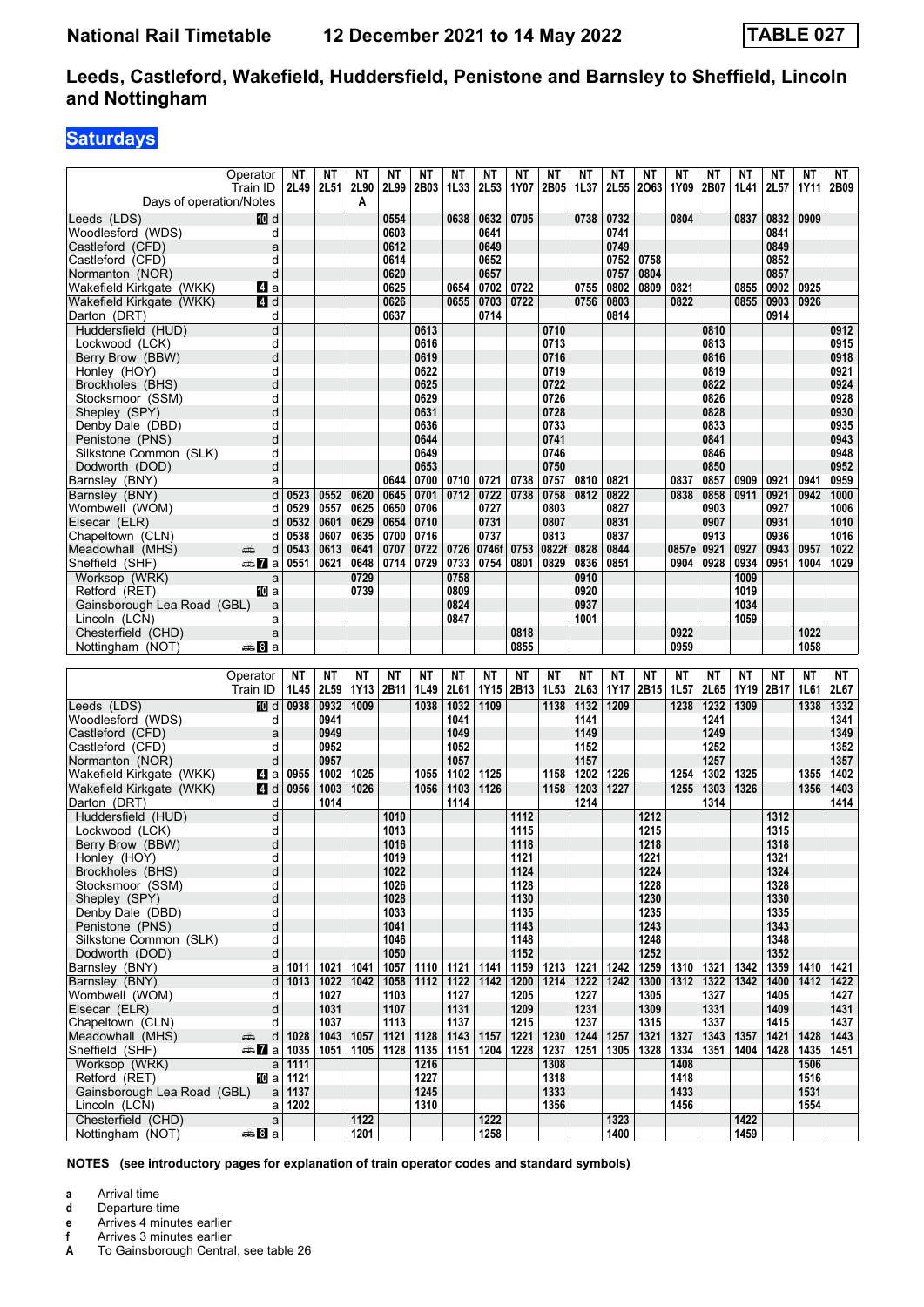# **Saturdays**

|                                                      | Operator                         | ΝT           | ΝT                | ΝT           | <b>NT</b>    | <b>NT</b>  | <b>NT</b>         | <b>NT</b>    | <b>NT</b>    | <b>NT</b>    | <b>NT</b>        | <b>NT</b>    | <b>NT</b>     | <b>NT</b>    | <b>NT</b>       | <b>NT</b>    | <b>NT</b>    | <b>NT</b>    | NT    |
|------------------------------------------------------|----------------------------------|--------------|-------------------|--------------|--------------|------------|-------------------|--------------|--------------|--------------|------------------|--------------|---------------|--------------|-----------------|--------------|--------------|--------------|-------|
|                                                      | Train ID                         | 1Y21         | 2B19              | 1L65         | 2L69         | 1Y23       | 2B21              | 1L69         | 2L71         | 1Y25         | 2B <sub>23</sub> | 1L73         | 2L73          | 2081         | <b>1Y27</b>     | 2B25         | 1L77         | 2L75         | 1Y29  |
| Leeds (LDS)                                          | [[] d                            | 1409         |                   | 1436         | 1432         | 1509       |                   | 1538         | 1532         | 1609         |                  | 1638         | 1632          |              | 1709            |              | 1738         | 1732         | 1803  |
| Woodlesford (WDS)                                    | d                                |              |                   |              | 1441         |            |                   |              | 1541<br>1549 |              |                  |              | 1641<br>1649  |              |                 |              |              | 1741<br>1749 |       |
| Castleford (CFD)<br>Castleford (CFD)                 | a<br>d                           |              |                   |              | 1449<br>1452 |            |                   |              | 1552         |              |                  |              | 1652          | 1658         |                 |              |              | 1752         |       |
| Normanton (NOR)                                      | d                                |              |                   |              | 1457         |            |                   |              | 1557         |              |                  |              | 1657          | 1704         | 1721            |              |              | 1757         |       |
| Wakefield Kirkgate (WKK)                             | Z1 a                             | 1425         |                   | 1455         | 1502         | 1525       |                   | 1555         | 1602         | 1626         |                  | 1654         | 1702          | 1709         | 1726            |              | 1755         | 1802         | 1821  |
| Wakefield Kirkgate (WKK)                             | <b>4 d</b>                       | 1426         |                   | 1456         | 1503         | 1526       |                   | 1556         | 1603         | 1626         |                  | 1655         | 1703          |              | 1727            |              | 1756         | 1803         | 1822  |
| Darton (DRT)<br>Huddersfield (HUD)                   | d<br>d                           |              | 1412              |              | 1514         |            | 1512              |              | 1614         |              | 1612             |              | 1714          |              |                 | 1712         |              | 1814         |       |
| Lockwood (LCK)                                       | d                                |              | 1415              |              |              |            | 1515              |              |              |              | 1615             |              |               |              |                 | 1715         |              |              |       |
| Berry Brow (BBW)                                     | d                                |              | 1418              |              |              |            | 1518              |              |              |              | 1618             |              |               |              |                 | 1718         |              |              |       |
| Honley (HOY)                                         | d                                |              | 1421              |              |              |            | 1521              |              |              |              | 1621             |              |               |              |                 | 1721         |              |              |       |
| Brockholes (BHS)                                     | d                                |              | 1424              |              |              |            | 1524              |              |              |              | 1624             |              |               |              |                 | 1724         |              |              |       |
| Stocksmoor (SSM)                                     | d                                |              | 1428              |              |              |            | 1528              |              |              |              | 1628             |              |               |              |                 | 1728         |              |              |       |
| Shepley (SPY)<br>Denby Dale (DBD)                    | d<br>d                           |              | 1430<br>1435      |              |              |            | 1530<br>1535      |              |              |              | 1630<br>1635     |              |               |              |                 | 1730<br>1735 |              |              |       |
| Penistone (PNS)                                      | d                                |              | 1443              |              |              |            | 1543              |              |              |              | 1643             |              |               |              |                 | 1743         |              |              |       |
| Silkstone Common (SLK)                               | d                                |              | 1448              |              |              |            | 1548              |              |              |              | 1648             |              |               |              |                 | 1748         |              |              |       |
| Dodworth (DOD)                                       | d                                |              | 1452              |              |              |            | 1552              |              |              |              | 1652             |              |               |              |                 | 1752         |              |              |       |
| Barnsley (BNY)                                       | a                                | 1441         | 1459              | 1510         | 1521         | 1541       | 1559              | 1610         | 1621         | 1642         | 1659             | 1709         | 1721          |              | 1742            | 1759         | 1810         | 1821         | 1837  |
| Barnsley (BNY)                                       | d                                | 1442         | 1500              | 1512         | 1521         | 1542       | 1600              | 1612         | 1622         | 1642         | 1700             | 1711         | 1721          |              | 1743            | 1800         | 1812         | 1822         | 1837  |
| Wombwell (WOM)                                       | d                                |              | 1505              |              | 1527         |            | 1605              |              | 1627         |              | 1705             |              | 1727          |              |                 | 1805         |              | 1827         |       |
| Elsecar (ELR)<br>Chapeltown (CLN)                    | d<br>d                           |              | 1509<br>1515      |              | 1531<br>1536 |            | 1609<br>1615      |              | 1631<br>1637 |              | 1709<br>1715     |              | 1731<br>1736  |              |                 | 1809<br>1815 |              | 1831<br>1837 |       |
| Meadowhall (MHS)                                     | پیش<br>d                         | 1457         | 1521              | 1528         | 1543         | 1557       | 1621              | 1628         | 1643         | 1657         | 1721             | 1727         | 1742          |              | 1757            | 1821         | 1828         | 1844         | 1856c |
| Sheffield (SHF)                                      | anna Maria                       | 1504         | 1528              | 1535         | 1551         | 1604       | 1628              | 1635         | 1651         | 1705         | 1728             | 1734         | 1751          |              | 1804            | 1828         | 1835         | 1851         | 1904  |
| Worksop (WRK)                                        | a                                |              |                   | 1607         |              |            |                   | 1709         |              |              |                  | 1809         |               |              |                 |              | 1914         |              |       |
| Retford (RET)                                        | 100 a                            |              |                   | 1617         |              |            |                   | 1719         |              |              |                  | 1819         |               |              |                 |              | 1924         |              |       |
| Gainsborough Lea Road (GBL)<br>Lincoln (LCN)         | a<br>a                           |              |                   | 1632<br>1655 |              |            |                   | 1734<br>1758 |              |              |                  | 1834<br>1858 |               |              |                 |              | 1939<br>2007 |              |       |
| Chesterfield (CHD)                                   | a                                | 1522         |                   |              |              | 1622       |                   |              |              | 1722         |                  |              |               |              | 1822            |              |              |              | 1923  |
| Nottingham (NOT)                                     | a ananan                         | 1559         |                   |              |              | 1658       |                   |              |              | 1800         |                  |              |               |              | 1900            |              |              |              | 2000  |
|                                                      |                                  |              |                   |              |              |            |                   |              |              |              |                  |              |               |              |                 |              |              |              |       |
|                                                      |                                  |              |                   |              |              |            |                   |              |              |              |                  |              |               |              |                 |              |              |              |       |
|                                                      | Operator<br>Train ID             | NΤ<br>2B29   | <b>NT</b><br>2B31 | NΤ<br>1L81   | NΤ<br>2L77   | NΤ<br>2085 | NΤ<br><b>1Y31</b> | NΤ<br>2B33   | NΤ<br>2L79   | ΝT<br>1Y99   | NΤ<br>2B35       | ΝT<br>2L81   | NΤ<br>1Y35    | ΝT<br>2B37   | NΤ<br>1N61      | NΤ<br>2L83   | NΤ<br>2L85   | NΤ<br>2B39   |       |
| Leeds (LDS)                                          | iD d                             |              |                   | 1838         | 1832         |            | 1903              |              | 1932         | 2004         |                  | 2032         | 2104          |              | 2137            | 2131         | 2232         |              |       |
| Woodlesford (WDS)                                    | d                                |              |                   |              | 1841         |            |                   |              | 1941         |              |                  | 2041         |               |              |                 | 2140         | 2241         |              |       |
| Castleford (CFD)                                     | a                                |              |                   |              | 1849         |            |                   |              | 1949         |              |                  | 2049         |               |              |                 | 2148         | 2249         |              |       |
| Castleford (CFD)                                     | d                                |              |                   |              | 1852         | 1858       |                   |              | 1952         |              |                  | 2052         |               |              |                 | 2151         | 2252         |              |       |
| Normanton (NOR)                                      | d                                |              |                   | 1852         | 1857         | 1904       |                   |              | 1957         |              |                  | 2057         |               |              |                 | 2156         | 2257         |              |       |
| Wakefield Kirkgate (WKK)<br>Wakefield Kirkgate (WKK) | 14 a<br>4 d                      |              |                   | 1857<br>1858 | 1902<br>1903 | 1910       | 1921<br>1922      |              | 2003<br>2003 | 2021<br>2022 |                  | 2102<br>2103 | 2122<br>2123  |              | 2154<br>2155    | 2202<br>2202 | 2302<br>2303 |              |       |
| Darton (DRT)                                         | d                                |              |                   |              | 1914         |            |                   |              | 2014         |              |                  | 2114         |               |              |                 | 2213         | 2314         |              |       |
| Huddersfield (HUD)                                   | d                                | 1751         | 1813              |              |              |            |                   | 1912         |              |              | 2012             |              |               | 2112         |                 |              |              | 2250         |       |
| Lockwood (LCK)                                       | d                                | 1754         | 1816              |              |              |            |                   | 1915         |              |              | 2015             |              |               | 2115         |                 |              |              | 2253         |       |
| Berry Brow (BBW)                                     | d                                | 1757         | 1819              |              |              |            |                   | 1918         |              |              | 2018             |              |               | 2118         |                 |              |              | 2256         |       |
| Honley (HOY)                                         | d<br>d                           | 1800         | 1822              |              |              |            |                   | 1921         |              |              | 2021             |              |               | 2121         |                 |              |              | 2259         |       |
| Brockholes (BHS)<br>Stocksmoor (SSM)                 | d                                | 1803<br>1807 | 1825<br>1829      |              |              |            |                   | 1924<br>1928 |              |              | 2024<br>2028     |              |               | 2124<br>2128 |                 |              |              | 2302<br>2306 |       |
| Shepley (SPY)                                        | d                                | 1809         | 1831              |              |              |            |                   | 1930         |              |              | 2030             |              |               | 2130         |                 |              |              | 2308         |       |
| Denby Dale (DBD)                                     | d                                | 1814         | 1839              |              |              |            |                   | 1935         |              |              | 2035             |              |               | 2135         |                 |              |              | 2313         |       |
| Penistone (PNS)                                      | d                                | 1826c        | 1846              |              |              |            |                   | 1943         |              |              | 2043             |              |               | 2143         |                 |              |              | 2324e        |       |
| Silkstone Common (SLK)                               | d                                | 1832         | 1852              |              |              |            |                   | 1948         |              |              | 2048             |              |               | 2148         |                 |              |              | 2329         |       |
| Dodworth (DOD)                                       | d<br>a                           | 1835<br>1843 | 1855              |              |              |            | 1937              | 1952         |              |              | 2052             |              |               | 2152         |                 |              |              | 2333         |       |
| Barnsley (BNY)<br>Barnsley (BNY)                     | d                                | 1845         | 1902<br>1902      | 1913<br>1914 | 1921<br>1922 |            | 1938              | 1959<br>2000 | 2021<br>2022 | 2037<br>2038 | 2059<br>2100     | 2121<br>2122 | 2138<br>2139  | 2159<br>2200 | 2210<br>2212    | 2220<br>2221 | 2321<br>2322 | 2339<br>2340 |       |
| Wombwell (WOM)                                       | d                                | 1850         | 1908              |              | 1927         |            |                   | 2005 2027    |              |              | 2105 2127        |              |               | 2205         |                 | 2226         | 2327         | 2345         |       |
| Elsecar (ELR)                                        | d                                | 1854         | 1912              |              | 1931         |            |                   | 2009         | $\vert$ 2031 |              | 2109 2131        |              |               | 2209         |                 | 2230         | 2331         | 2349         |       |
| Chapeltown (CLN)                                     | d                                | 1900         | 1917              |              | 1937         |            |                   | 2015         | 2037         |              | 2115 2137        |              |               | 2215         |                 | 2236         | 2337         | 2355         |       |
| Meadowhall (MHS)                                     | æ<br>d                           | 1909         | 1923              | 1929         | 1944         |            | 1957c 2021        |              | 2043         | 2051         | 2121             |              | $2144$   2154 |              | 2221 2230e 2242 |              | 2343         | 0002         |       |
| Sheffield (SHF)<br>Worksop (WRK)                     | dan <mark>7i</mark> a<br>a       | 1919         | 1932              | 1936<br>2009 | 1951         |            | 2004              | 2028         | 2051         |              | $2100$   2129    |              | 2152   2202   |              | 2229   2240     | 2250 2351    |              | 0009         |       |
| Retford (RET)                                        | [10] a                           |              |                   | 2019         |              |            |                   |              |              |              |                  |              |               |              |                 |              |              |              |       |
| Gainsborough Lea Road (GBL)                          | a                                |              |                   | 2035         |              |            |                   |              |              |              |                  |              |               |              |                 |              |              |              |       |
| Lincoln (LCN)                                        | a                                |              |                   | 2057         |              |            |                   |              |              |              |                  |              |               |              |                 |              |              |              |       |
| Chesterfield (CHD)<br>Nottingham (NOT)               | $\mathsf{a}$<br><del>⊯</del> 8∃а |              |                   |              |              |            | 2022<br>2059      |              |              | 2119<br>2200 |                  |              | 2220<br>2257  |              |                 |              |              |              |       |

**NOTES (see introductory pages for explanation of train operator codes and standard symbols)**

**a** Arrival time<br>**d** Departure ti

**d** Departure time

**c** Arrives 5 minutes earlier

**e** Arrives 4 minutes earlier